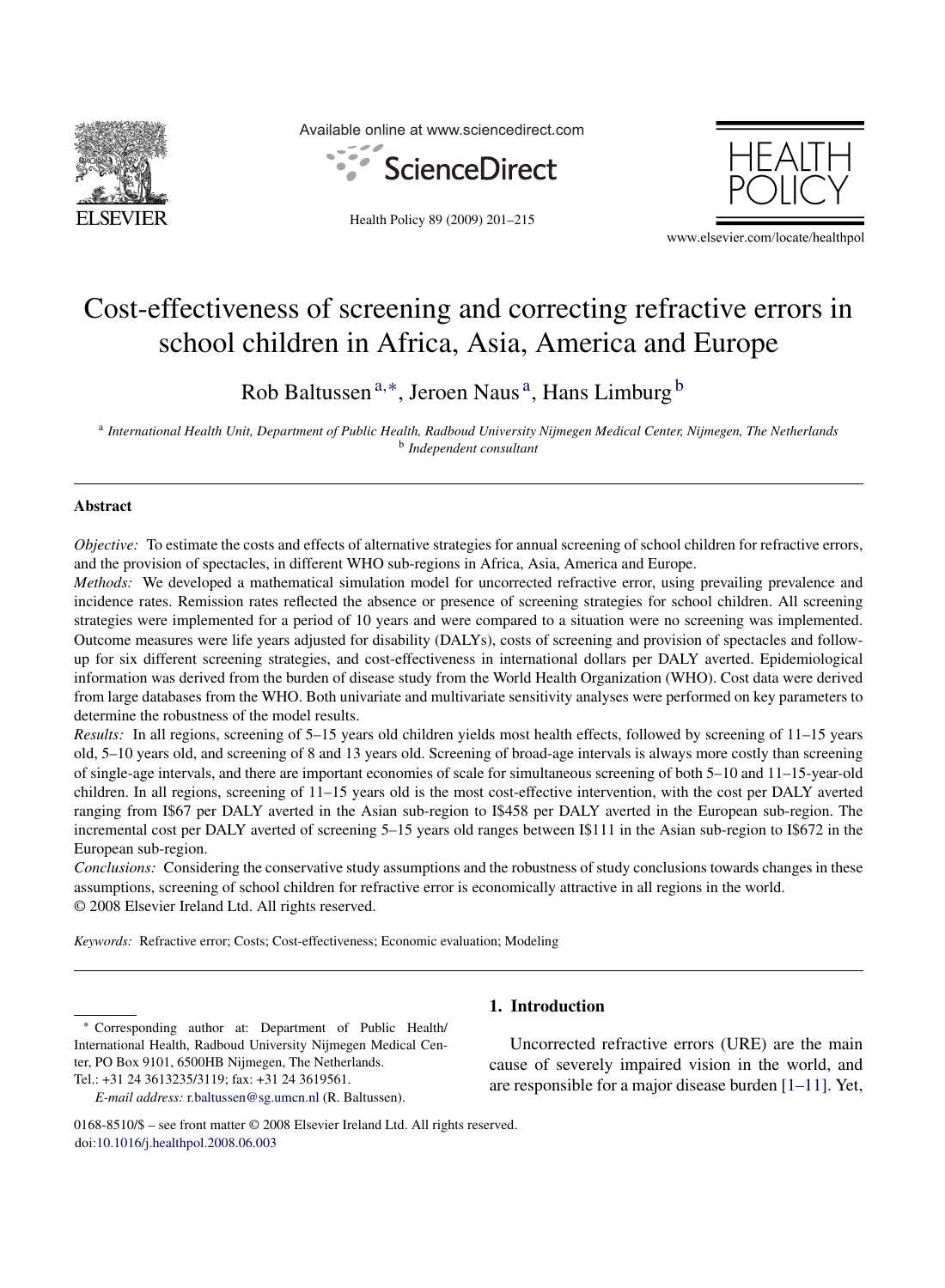diagnosis and treatment of refractive errors is one of the easiest ways to reduce impaired vision or even blindness. Clearly, access to eye care services, public awareness of the need for them, and availability of spectacles have not yet reached adequate levels.

There are three population groups that require spectacles: children with refractive error, the middle age with presbyopia, and, to a lesser extent, the older group with pseudo(aphakia) [\[12\].](#page-13-0) This paper focuses on refractive errors in school children. The lack of refraction and spectacle provision in underserved communities is believed to have important negative effects in terms of lost education and future lost employment opportunities, which might influence the quality of life of the individual, the family and the community [\[12\].](#page-13-0)

Active screening to identify children with URE and treating them through the provision of spectacles is used in many countries. However, the costs and effects of such programs are largely unknown, and it is not clear what the best screening strategy is. A number of countries have experience with active screening of school children [\[13,14\],](#page-13-0) and this study builds on that experience by performing a cost-effectiveness analysis.

In this paper, we evaluate through mathematical modelling the costs and effects of various screening strategies of schoolchildren. We do this for four major global regions using a generic measure of effectiveness and a standardized analytical approach. This analysis is designed to provide a broad assessment of the cost-effectiveness of screening for uncorrected refractive errors that covers various strategies in different settings, and that allows comparisons with recent cost-effectiveness analyses for other health care interventions – in blindness control but also in other areas – that follow the same analytical approach [\[15–18\].](#page-13-0)

## **2. Methods**

## *2.1. Overview of cost-effectiveness analysis (CEA)*

CEA in health aims to inform policymakers on the economic attractiveness (or returns on investment) of interventions to reduce disease-related mortality and morbidity. By assessing costs and effectiveness of an intervention, a 'value for money' estimate is provided. The cost-effectiveness of a given intervention is typically expressed as costs per unit of effectiveness, with costs measured in monetary terms and effectiveness measured in health metrics terms. Health metrics measure the impact of an intervention on the quality of life (morbidity) and length of life (mortality) of a population and express this as a single number such as a Quality Adjusted Life Year (QALY) or Disability Adjusted Life Year (DALY) [\[19\].](#page-13-0) Interventions with a favorable cost-effectiveness ratio (e.g. low cost per DALY) are said to be eligible for implementation, at least in economic terms.

CEA can be undertaken in many ways, and there have been several attempts to develop methodological guidelines to make results more comparable. WHO has developed a standardized set of methods and tools that can be used to analyze the societal costs and effectiveness of current and possible new interventions simultaneously [\[19\], n](#page-13-0)amed WHO-CHOICE. The program is designed to provide regularly updated databases on the costs and effects of a full range of promotive, preventive, curative and rehabilitative health interventions [\[20\].](#page-13-0)

## *2.2. Regions analyzed*

Most countries do not have the capacity to evaluate all potential interventions aimed at improving given health indicators at the national and sub-national level, and global estimates are too general and of little use to any specific country. Countries may however benefit from regional evaluations of data, where data of neighboring countries with similar settings are pooled. The present analysis drew on a comprehensive examination of 14 world sub-regions defined by geographic proximity and epidemiology according to WHO classification. This paper only presents results for four regions selected on the basis of their diverse epidemiological patterns. The four sub-regions are the African sub-region with high rates of adult and child mortality (Afr-D), the South American sub-region with low adult and child mortality (Amr-B), the European subregion with very low adult and child mortality (Eur-A) and the South-East Asian sub-region with high rates of adult and child mortality (Sear-D). A full list of subregions and included countries is available in [Annex](#page-10-0) [Table A.1.](#page-10-0) Full results for all regions are available in [Annex Table A.2.](#page-10-0)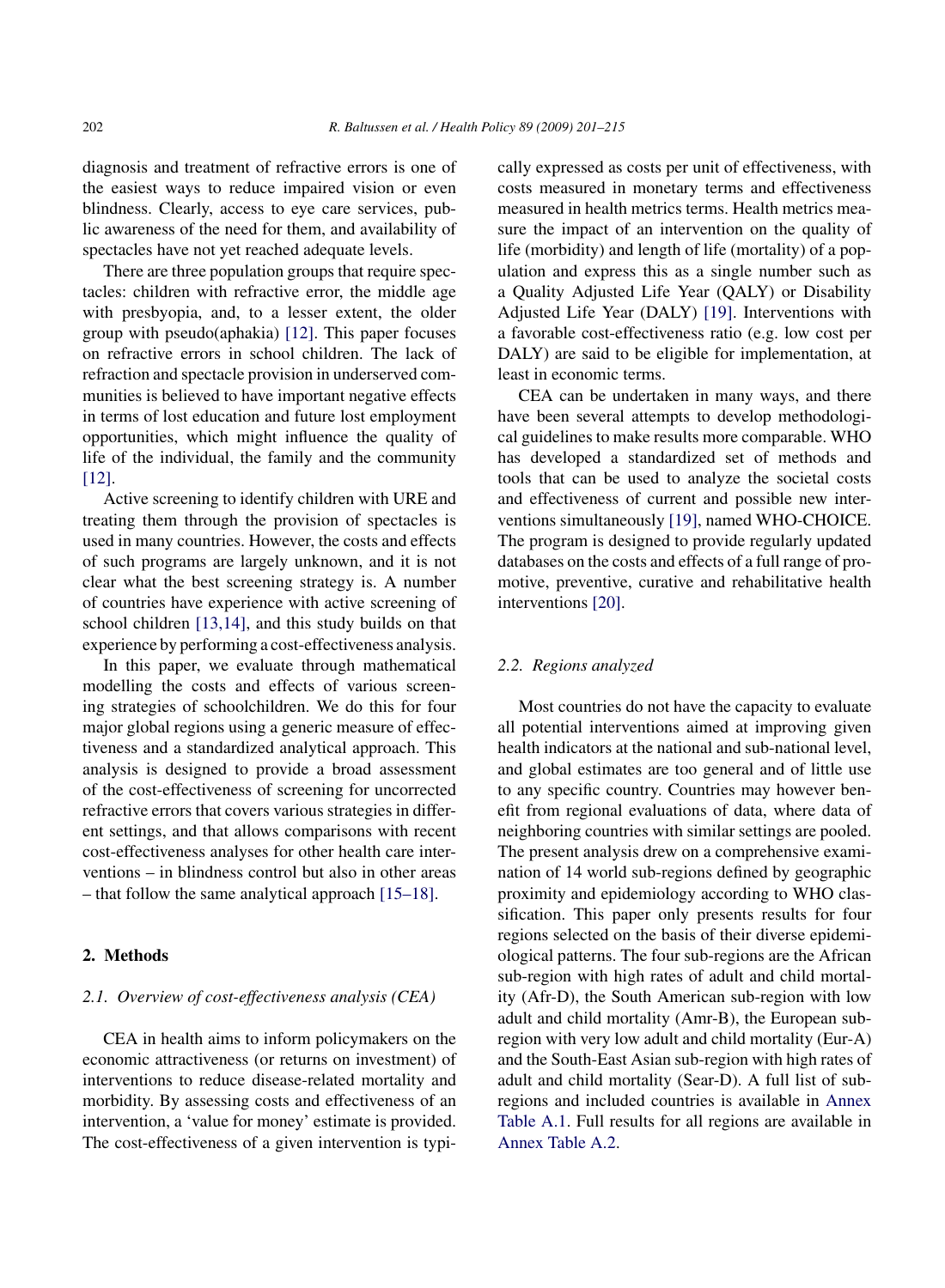| Age      | Afr-D      |           | $Amr-B$    |           | Eur-A      |           | Sear-D     |           |
|----------|------------|-----------|------------|-----------|------------|-----------|------------|-----------|
|          | Prevalence | Incidence | Prevalence | Incidence | Prevalence | Incidence | Prevalence | Incidence |
| $\theta$ | 0.025      | 0.049     | 0.009      | 0.019     | 0.007      | 0.013     | 0.010      | 0.021     |
| 1        | 0.074      | 0.049     | 0.028      | 0.019     | 0.020      | 0.013     | 0.031      | 0.021     |
| 2        | 0.133      | 0.069     | 0.080      | 0.085     | 0.082      | 0.110     | 0.082      | 0.083     |
| 3        | 0.234      | 0.133     | 0.275      | 0.304     | 0.351      | 0.429     | 0.267      | 0.287     |
| 4        | 0.394      | 0.189     | 0.675      | 0.495     | 0.918      | 0.706     | 0.643      | 0.465     |
| 5        | 0.617      | 0.258     | 1.288      | 0.733     | 1.795      | 1.052     | 1.218      | 0.687     |
| 6        | 0.917      | 0.342     | 2.162      | 1.019     | 3.052      | 1.468     | 2.037      | 0.954     |
| 7        | 1.292      | 0.410     | 3.296      | 1.256     | 4.686      | 1.814     | 3.099      | 1.176     |
| 8        | 1.722      | 0.450     | 4.618      | 1.399     | 6.592      | 2.021     | 4.336      | 1.308     |
| 9        | 2.176      | 0.460     | 6.033      | 1.445     | 8.632      | 2.090     | 5.660      | 1.352     |
| 10       | 2.626      | 0.442     | 7.444      | 1.396     | 10.667     | 2.020     | 6.980      | 1.306     |
| 11       | 3.043      | 0.395     | 8.757      | 1.252     | 12.560     | 1.811     | 8.208      | 1.170     |
| 12       | 3.399      | 0.319     | 9.878      | 1.012     | 14.175     | 1.464     | 9.257      | 0.946     |
| 13       | 3.672      | 0.229     | 10.737     | 0.724     | 15.412     | 1.047     | 10.061     | 0.677     |
| 14       | 3.863      | 0.154     | 11.335     | 0.484     | 16.272     | 0.700     | 10.621     | 0.453     |

15 3.987 0.094 11.719 0.293 16.823 0.422 10.980 0.274

The prevalence and incidence of uncorrected refractive error (per 1000)<sup>a</sup>

Table 1

<sup>a</sup> Source: own estimates based on Resnikoff et al. 2008 [\[11\].](#page-13-0)

#### *2.3. Epidemiology of refractive error*

WHO has recently estimated the burden of disease of uncorrected refractive error (URE), i.e. the number of people who present with visual impairment but could achieve normal vision with appropriate correction [\[11\],](#page-13-0) for four broad age-categories. On the basis of the data for children 5–15 years old, we estimated the prevalence of uncorrected refractive error by 1 year age categories, and the corresponding incidence rates (Table 1) using DISMOD software [\[21\].](#page-13-0) The case fatality and remission rates are considered zero, because refractive error is assumed not to result in excess mortality or remit to normal refraction without intervention.

## *2.4. Interventions*

The analyses differentiate between screening of school children at primary school (5–10 years old) and secondary school (11–15 years old): although the prevalence of URE among the latter age group is known to be higher, school enrolment in this group is lower in many regions, and it is therefore not clear where the highest reduction of URE can be achieved. The analyses also differentiate between screening of school children of all ages in schools (5–10 years and 11–15 years), and of those of a certain age only (arbitrarily chosen here as 8 years, representing age at middle of primary school, and 13 years, representing age at middle of secondary school): although the use of broad target groups improves identification of URE, it also increases costs, and it is therefore not clear which strategy is most cost-effective. This leads to the identification of six alternative screening strategies:

- (1) Annual screening of all school children of age 5–10 years.
- (2) Annual screening of all school children of age 11–15 years.
- (3) Annual screening of all school children of age 5–15 years.
- (4) Annual screening of all school children of age 8 years.
- (5) Annual screening of all school children of age 13 years.
- (6) Annual screening of all school children of age 8 and 13 years.

All screening strategies are combined with the provision of spectacles for eligible school children.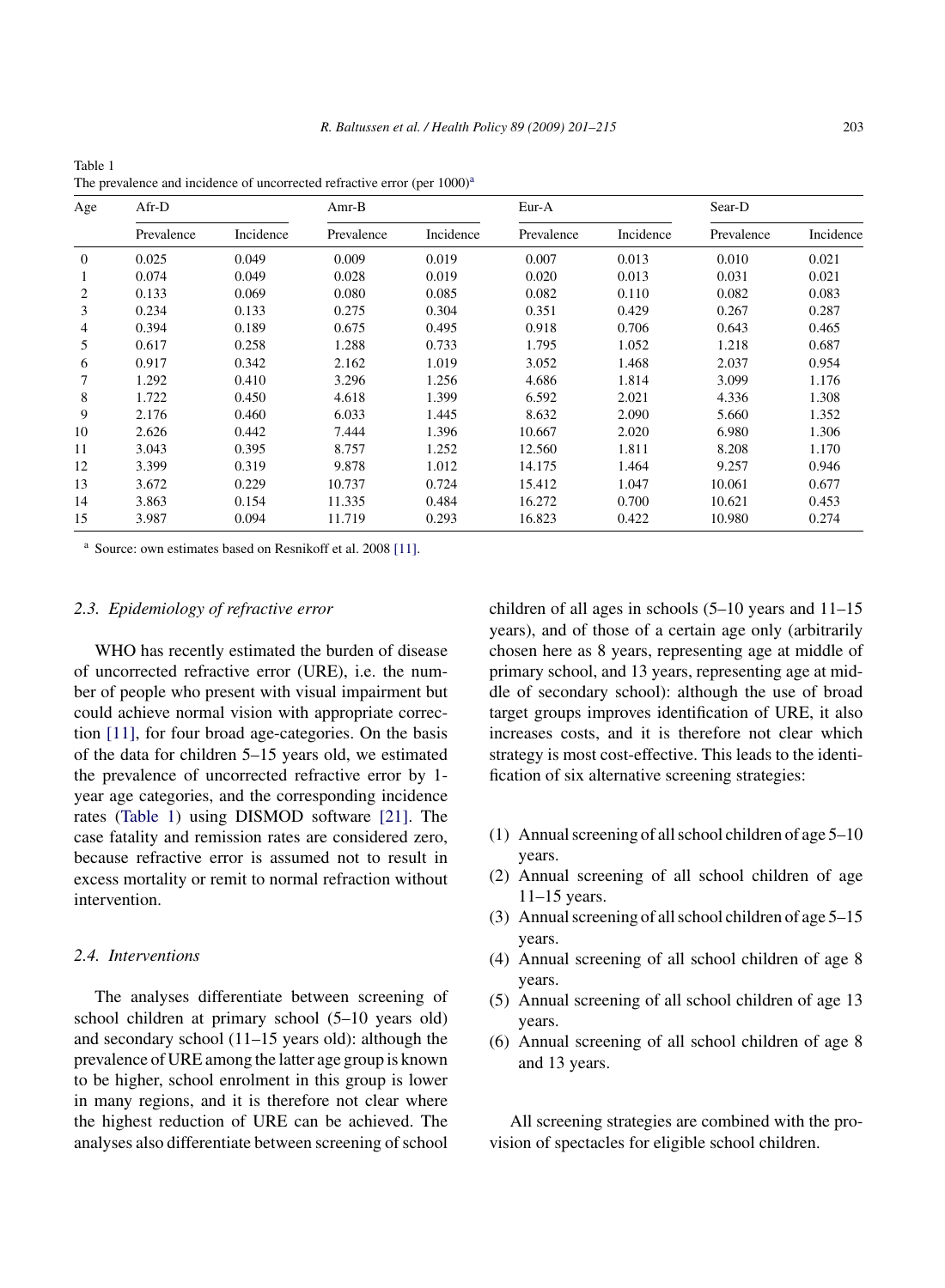| Table 2 |                                     |      |
|---------|-------------------------------------|------|
|         | School enrolment rates <sup>a</sup> |      |
| Region  | Primary school $(\% )$              | Seco |

| Region  | Primary school $(\%)$ | Secondary school (%) |
|---------|-----------------------|----------------------|
| Afr-D   | 62                    | 30                   |
| $Amr-B$ | 95                    | 72                   |
| $Eur-A$ | 96                    | 94                   |
| Sear-D  | 77                    | 42                   |

<sup>a</sup> Weighted averages of country-specific rates, for most recent available years. Source: UNICEF database [\[35\].](#page-14-0)

## *2.5. Estimating population health effects*

We used the population model PopMod [\[22\]](#page-14-0) to estimate the effects of the above interventions on population health in the regions considered. Population health is expressed as the number of healthy years lived (HYL), and differences in HYL as DALYs averted as a result of the intervention. The model divides the population of interest – i.e. children between 5 and 15 years – into three health states: uncorrected refractive error, corrected refractive error, and dead, on the basis of the epidemiological patterns described above. Population health is dependent upon the proportion of children in each health state, as well as the health state valuation that is associated with the health state (the health state valuation for visual impairment is 0.755 [\[23\]\).](#page-14-0)

The proportion of individuals in the different states is dependent on parameters such as prevalence, incidence, remission, and is similarly modelled for both the 'no-screening' scenario and the screening scenarios. The 'no-screening' scenario describes the current situation and assumes a URE remission rate of zero. The screening scenarios show the impact of the screening strategies on the target group, i.e. on the prevalence and incidence of URE among school children (based on primary and secondary school enrolment rates (Table 2)). In these scenarios, the impact of screening is modelled through the remission rate. Estimates of population health in the screening scenarios were subsequently adjusted for non-compliance to wearing the provided spectacles. Compliance has been estimated to be as high as 99% among primary school children in India, but much lower in other settings [\[14\], e](#page-13-0).g. among adults [\[24\].](#page-14-0) Our base case analysis assumes a conservative estimate of compliance of 70% (in the sensitivity analysis, we assumed compliance levels of respectively, 27 and 82%). Differences in population health estimates between the baseline and intervention scenario were considered a measure of intervention effectiveness, expressed in DALYs.

Following standardized WHO-CHOICE costeffectiveness analysis, all interventions were evaluated for a period of 10 years, and benefits (i.e. restored eyesight following the use of spectacles) were included to the extent they took place within this period. Following this standardized approach, it was assumed that interventions were performed optimally, i.e. no under- or over-treatment at the highest efficiency level [\[19\].](#page-13-0)

#### *2.6. Estimating costs*

Costs covered in this analysis include programmelevel costs associated with running the intervention, such as administration and training, and patient-level costs such as primary care visits. These costs were based on a standard ingredients approach developed by WHO-CHOICE to facilitate costing of interventions [\[19\].](#page-13-0) The following components were thus included:

Firstly, programme-level costs relate to the resource inputs used in the production of an intervention at a level above that of the patient or providing facility, such as central planning and administration functions, supervision, and training. Estimated quantities of resources required for central planning and administration at national, provincial and district levels were based on a series of evaluations made by WHO-CHOICE costing experts in the different sub-regions and validated against the literature (categories of resource input included personnel, training, materials and supplies, media, transport, maintenance, utilities and capital [\[19\]. W](#page-13-0)e assumed supervision, monitoring and evaluation activities of schools to be conducted by the national and province level. Training costs are an important component of the screening program, and we assumed to train one teacher for 165 school children in the regions under study (following Limburg et al. [\[13\]\)](#page-13-0) (in the sensitivity analysis, we assumed one teacher per 245 children). Training lasts 1 day, and is assumed to be repeated every 5 years. Details are provided in [Table 3.](#page-4-0)

Secondly, patient-level costs relate to resource inputs used in the provision of a given health care intervention. We assumed, that once a child is screened positive, (s)he is referred to a secondary hospital for examination. Following Limburg et al. [\[13\], w](#page-13-0)e assume

 $\equiv$  22.  $\equiv$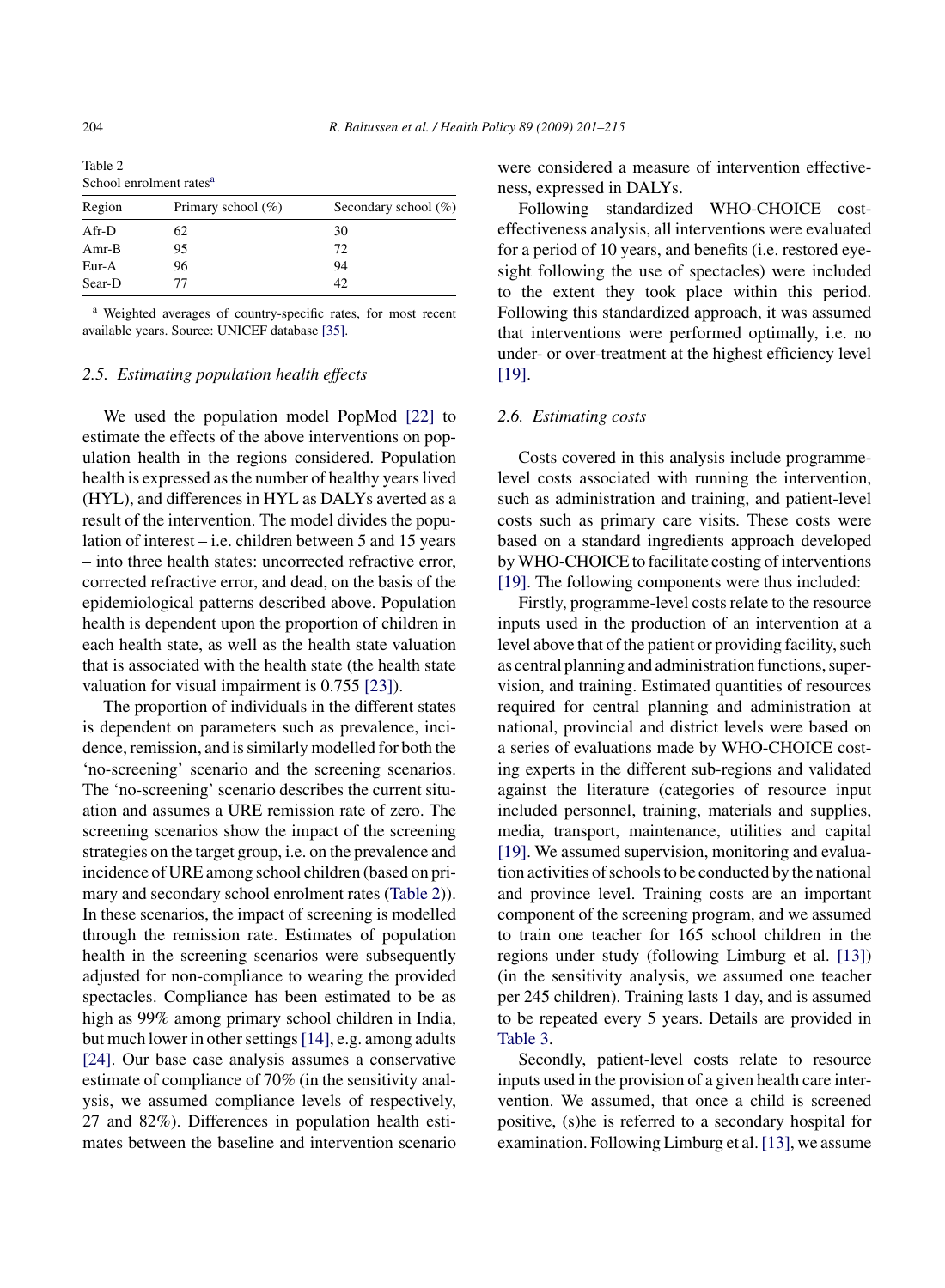#### <span id="page-4-0"></span>Table 3

Program costs of screening of school children in Afr-D (I\$)

|                                                                                                               | Primary school |            | Secondary school |            |
|---------------------------------------------------------------------------------------------------------------|----------------|------------|------------------|------------|
|                                                                                                               | $5-10$ years   | 8 years    | $11-15$ years    | 13 years   |
| (A) Training costs                                                                                            |                |            |                  |            |
| Number of children $(A)^a$                                                                                    | 50,783,503     | 8,333,406  | 36,613,294       | 7,325,180  |
| School enrolment rate $(B)^b$                                                                                 | 0.62           | 0.62       | 0.30             | 0.30       |
| Number of school children $(C) = (A)^a \times (B)$                                                            | 31,299,379     | 5,136,125  | 22,565,859       | 4,514,726  |
| Teacher to train per number of school<br>children (both primary and secondary)<br>$(D)^c$                     | 165            | 50         | 165              | 100        |
| Number of teachers to train $(E) = (C)/(D)$                                                                   | 189,693        | 102,723    | 136,763          | 45,147     |
| Cost per teacher to train (I\$) $(F)^d$                                                                       | 45             | 45         | 45               | 45         |
| Variable training costs in 2000<br>$(G) = (E) \times (F)$                                                     | 8,545,822      | 4,627,726  | 6,161,266        | 7,449,297  |
| Annualised costs (useful life 5 years, 3%<br>discount rate)                                                   | 1,866,019      | 1,010,485  | 1,345,341        | 293,761    |
| Training costs over 10-year period                                                                            | 16,395,049     | 8,878,233  | 11,820,310       | 2,581,019  |
| (B) Other costs $(H)^d$                                                                                       |                |            |                  |            |
| Central planning, administration and<br>supervision (either primary or secondary<br>school) $(I)$             | 26,078,793     | 26,078,793 | 26,078,793       | 26,078,793 |
| Central planning, administration and<br>supervision (both primary or secondary<br>school) $(J) = (H) + (I)^e$ | 37,655,416     | 37,655,416 | 37,655,416       | 37,655,416 |
| Total costs                                                                                                   | 42,473,842     | 34,957,026 | 37,899,103       | 28,659,812 |

<sup>a</sup> Sources: WHO-CHOICE website [\[28\].](#page-14-0)

**b** Source: UNICEF [\[35\].](#page-14-0)

<sup>c</sup> Source: Limburg et al. [\[14\].](#page-13-0)

<sup>d</sup> Source: WHO programme costs database [\[26,28\].](#page-14-0)

<sup>e</sup> In case screening at primary and secondary school is combined, supervision costs double but costs of central planning and administration remain at the same level.

3.6 false-positive children for each true-positive child (in the sensitivity analysis, we assumed a false-positive rate of 2). Limburg et al. used  $VA < 6/9$  as screening criteria, while at present VA < 6/12 is recommended. Costs involved are those of the outpatient visit, the ophthalmic assistant, ophthalmic equipment, of spectacles, and of one follow-up visit. We assumed that the spectacles have a useful life of 4 years, after which the child goes through the same procedure to fit the next spectacles (in the sensitivity analysis, we assumed a useful life of, respectively, 2 and 6 years) ([Table 4\).](#page-5-0)

Thirdly, unit costs relate to the prices of programmelevel and patient-level resource inputs, such as the salaries of central administrators, the capital costs of offices and furniture, the cost per in- and outpatient visit, or the cost of spectacles (in the sensitivity analysis, we varied costs of spectacles). Data were obtained from a review of literature and supplemented by primary data from several countries, or based on international catalogue prices for, e.g. operation supplies and equipment [\[19\].](#page-13-0) For a full overview of all unit costs, see the WHO-CHOICE website [\[28\].](#page-14-0)

Costs are reported in International Dollars to facilitate more meaningful comparisons across regions (WHO-CHOICE book). The base year is 2000. More details on health facility unit cost estimates are reported in Adam et al. [\[25\]](#page-14-0) whereas a description on the programme cost estimates, including the costing of various coverage levels as well as the scaling-up of costs to the level of WHO sub-regions, can be found in Johns et al. [\[26\].](#page-14-0)

### *2.7. Estimating cost-effectiveness*

Average cost-effectiveness ratios are calculated for each screening strategy by combining the information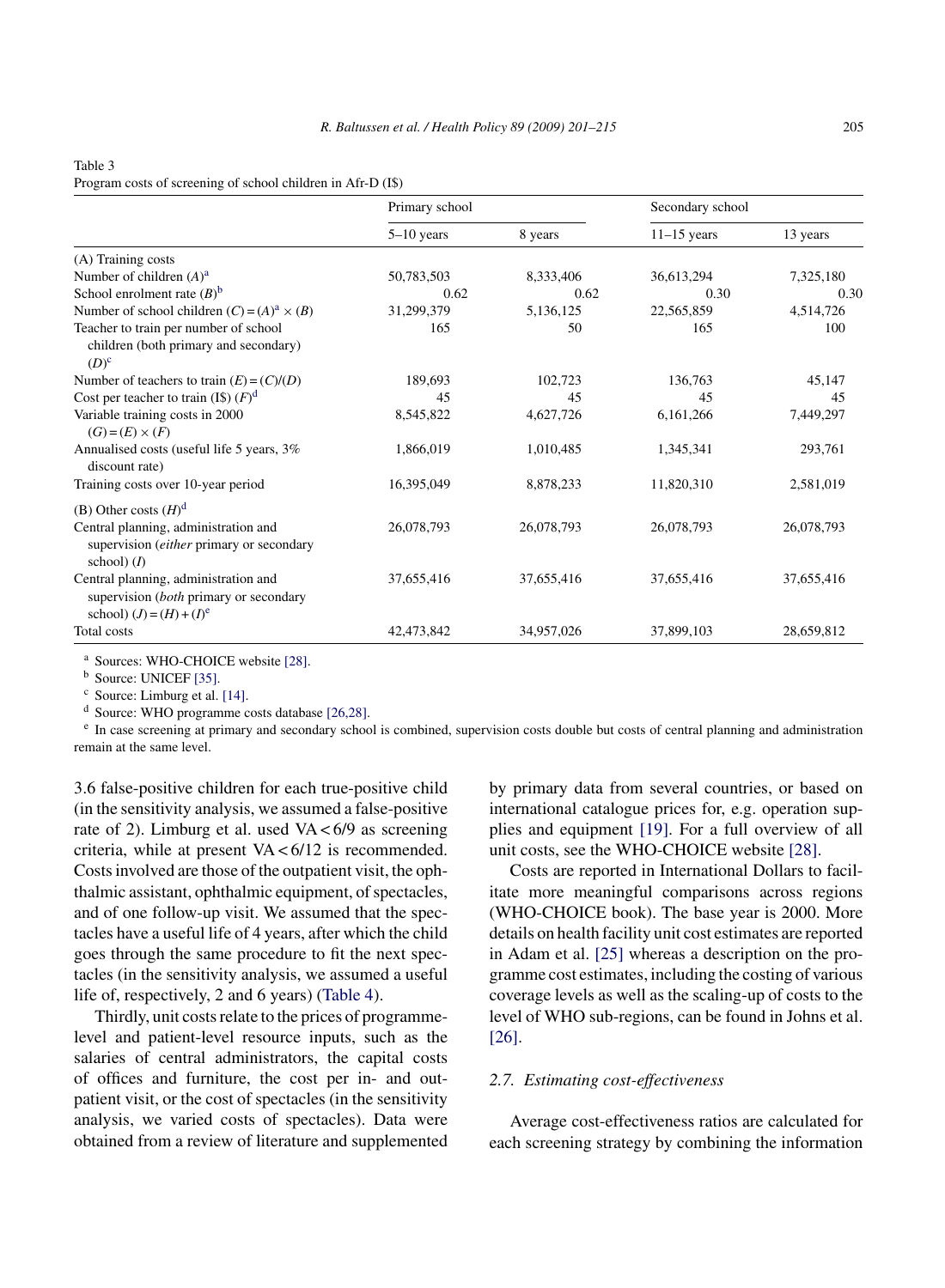#### <span id="page-5-0"></span>Table 4

Patient costs of screening of school children in Afr-D (I\$)

| Screening at schools                              |                |
|---------------------------------------------------|----------------|
| Material costs (tape, cards, etc.) <sup>a</sup>   | 10             |
| Treatment at health clinic                        |                |
| (I) Cost of ophthalmic assistant                  |                |
| FTE of ophthalmic assistant per                   | 0.00016        |
| patient $(15 \text{ min})$ $(A)$                  |                |
| Annual salary per ophthalmic<br>assistant $(B)^b$ | 7,968          |
| Cost per examined child                           | 1.24           |
| $(C) = (A)^a \times (B)$                          |                |
| (II) Costs of ophthalmic equipment                |                |
| Costs of set $(D)^a$                              | 4,000          |
| Useful life (years) $a$                           | 10             |
| Average annual patient load $(E)^a$               | 6,400          |
| Annualisation factor $(F)$                        | 8.5302         |
| Annualised costs                                  | 0.07           |
| $(G) = (D)/(E)/(F)$                               |                |
| (III) Costs of spectacles                         |                |
| Purchase price $(H)^a$                            | 5              |
| Useful life of spectacles (years) <sup>a</sup>    | $\overline{4}$ |
| Annualisation factor $(I)$                        | 3.72           |
| Annualised costs $(J) = (H)/(I)$                  | 1.35           |
| (IV) Costs of outpatient visits                   |                |
| Ratio of false-positive URE to                    | 3.6            |
| positive URE <sup>c</sup>                         |                |
| Number of visits                                  | 4.6            |
| Costs of visits at secondary                      | 4.45           |
| hospital level <sup>b</sup>                       |                |
| Total costs of outpatient visit $(K)$             | 20.45          |
| Annualisation factor $(L)$                        | 3.72           |
| Annualised costs $(M) = (K)/(L)$                  | 5.50           |
| Average annual costs of spectacles,               | 8.17           |
| per client $(I + II + III + IV)$                  |                |

<sup>a</sup> Assumptions, based on personal communication with S. Mariotti (WHO), and H. Limburg (author).

<sup>b</sup> WHO-CHOICE prices database [\[25,28\].](#page-14-0)

<sup>c</sup> Based on Limburg et al. [\[14\].](#page-13-0)

on the total costs with information on the total health effects in terms of DALYs averted. All costs and effects are discounted at 3%, following standardized WHO-CHOICE analysis [\[19\].](#page-13-0) Using a standard approach, we identified the set of interventions a region should purchase to maximize health gain for different budget levels. The order in which interventions would be purchased is called an expansion path and is based on the incremental costs and benefits of each intervention compared to the last intervention purchased.

The Commission on Macroeconomics and Health (CMH) defined interventions that have a costeffectiveness ratio of less than three times the Gross Domestic Product (GDP) per capita as cost-effective [\[27\].](#page-14-0) Based on this, three broad categories are defined here. Interventions that gain each year of healthy life (e.g. DALY averted) at a cost less than the GDP per capita are defined as very cost-effective. Those averting each DALY at a cost between one and three times GDP per capita are cost-effective, and the remainder are not cost-effective. Both univariate and multivariate sensitivity analysis were performed on key parameters to determine the robustness of model results.

## **3. Results**

[Table 5](#page-6-0) shows the number of children treated, costs, effects, and cost-effectiveness of the different screening strategies in the regions considered. The number of children treated varies between regions and screening strategies, and depends on population size, prevalence of URE and the school enrolment rate. In all regions, screening of 11–15 years old leads to the treatment of a higher number of children compared to screening of 5–10 years old, e.g. 0.30 million vs. 0.26 million children in Afr-D. In all regions, screening of schoolchildren at single age-intervals leads to the treatment of fewer children compared to screening at broader age-intervals (e.g. 0.10 and 0.09 million children for 8 and 13 years old, respectively, in Afr-D). Most children are treated when screening takes place at broad age-intervals ad simultaneously at both primary and secondary schools (e.g. 0.43 million in Afr-D).

Screening costs vary between regions and screening strategies, and depend on the number of children screened, the number of children treated, and regional price levels. Screening of broad age-intervals is always more costly than screening of single-age intervals, and simultaneous screening at both primary and secondary school is costing more than screening at either of the schools, but less than the sum of the two individual screening strategies. Costs per child treated range between strategies, e.g. in Afr-D between I\$204 (screening of 11–15 years old) and I\$450 (screening of 13–years old) (not in table).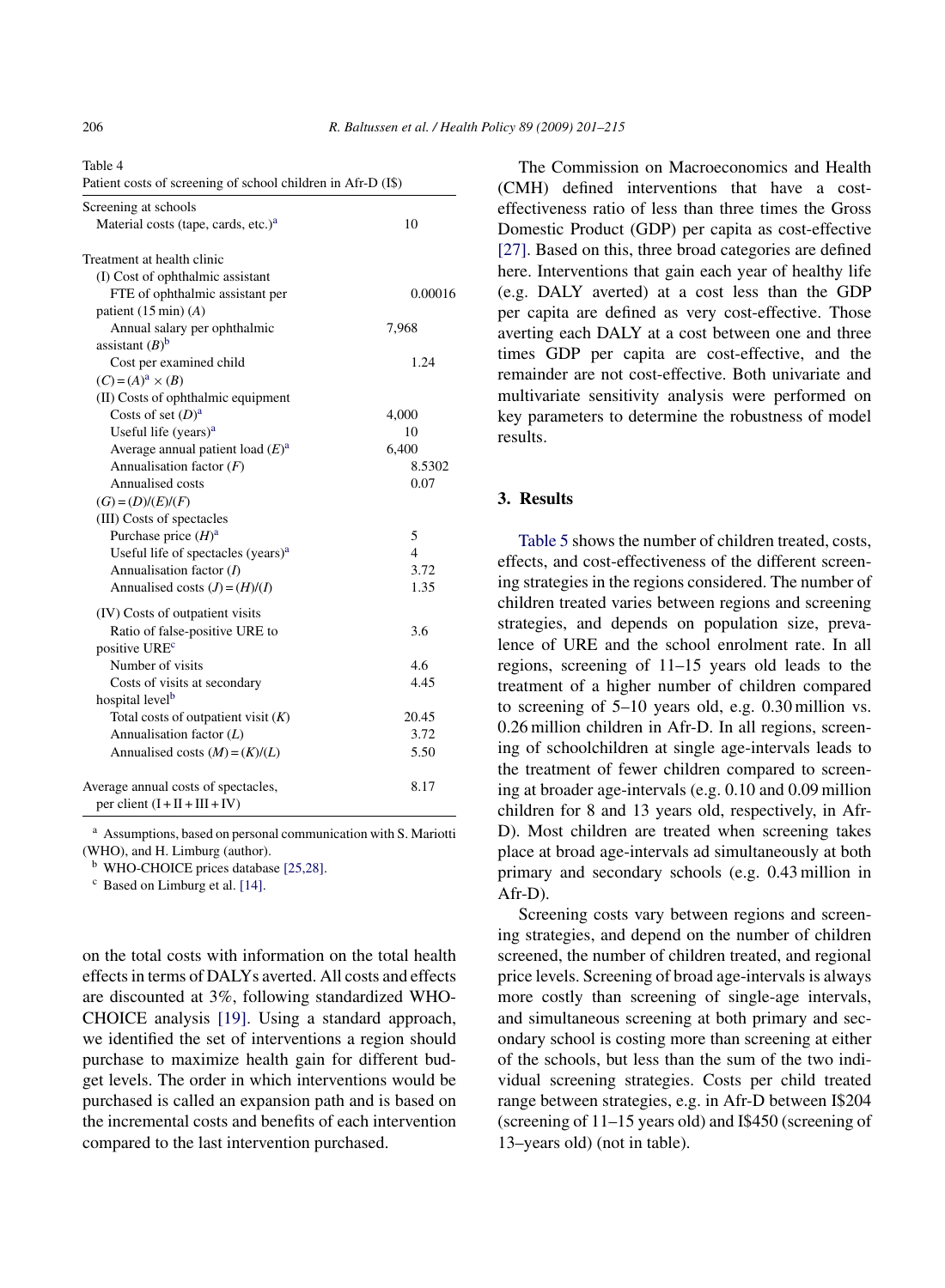<span id="page-6-0"></span>Table 5 Costs, effects and cost-effectiveness of screening strategies

| Region  | Screening strategy<br>(age-group in years) | Number treated<br>(millions) | Total cost<br>(millions) | DALYs averted<br>(millions) | Cost-effectiveness<br>ratio | Incremental<br>cost-effectiveness |
|---------|--------------------------------------------|------------------------------|--------------------------|-----------------------------|-----------------------------|-----------------------------------|
| Afr-D   | $5 - 10$                                   | 0.26                         | 55.6                     | 0.26                        | 214                         | <b>NA</b>                         |
|         | $11 - 15$                                  | 0.30                         | 52.0                     | 0.31                        | 165                         | 165                               |
|         | $5 - 15$                                   | 0.43                         | 88.8                     | 0.48                        | 184                         | 219                               |
|         | 8                                          | 0.10                         | 39.5                     | 0.09                        | 443                         | <b>NA</b>                         |
|         | 13                                         | 0.09                         | 32.8                     | 0.09                        | 354                         | <b>NA</b>                         |
|         | 8 and 13                                   | 0.24                         | 57.5                     | 0.17                        | 329                         | NA                                |
| $Amr-B$ | $5 - 10$                                   | 0.86                         | 196.7                    | 0.90                        | 218                         | <b>NA</b>                         |
|         | $11 - 15$                                  | 1.36                         | 292.5                    | 1.64                        | 178                         | 178                               |
|         | $5 - 15$                                   | 1.62                         | 392.8                    | 2.05                        | 192                         | 247                               |
|         | 8                                          | 0.43                         | 99.5                     | 0.39                        | 258                         | <b>NA</b>                         |
|         | 13                                         | 0.72                         | 140.5                    | 0.73                        | 193                         | <b>NA</b>                         |
|         | 8 and 13                                   | 1.23                         | 213.7                    | 1.04                        | 206                         | NA                                |
| Eur-A   | $5 - 10$                                   | 0.63                         | 395.1                    | 0.69                        | 576                         | NA                                |
|         | $11 - 15$                                  | 1.09                         | 642.8                    | 1.40                        | 458                         | 458                               |
|         | $5 - 15$                                   | 1.25                         | 823.3                    | 1.67                        | 492                         | 672                               |
|         | 8                                          | 0.31                         | 213.6                    | 0.29                        | 734                         | <b>NA</b>                         |
|         | 13                                         | 0.71                         | 374.3                    | 0.74                        | 503                         | <b>NA</b>                         |
|         | 8 and 13                                   | 1.04                         | 516.0                    | 0.96                        | 540                         | <b>NA</b>                         |
| Sear-D  | $5 - 10$                                   | 2.39                         | 228.4                    | 2.50                        | 91                          | <b>NA</b>                         |
|         | $11 - 15$                                  | 3.36                         | 256.2                    | 3.82                        | 67                          | 67                                |
|         | $5 - 15$                                   | 4.30                         | 410.8                    | 5.21                        | 79                          | 111                               |
|         | 8                                          | 1.04                         | 121.6                    | 0.94                        | 130                         | <b>NA</b>                         |
|         | 13                                         | 1.26                         | 104.4                    | 1.28                        | 82                          | <b>NA</b>                         |
|         | 8 and 13                                   | 2.65                         | 197.9                    | 2.11                        | 94                          | NA                                |



Fig. 1. Expansion path in Sear-D.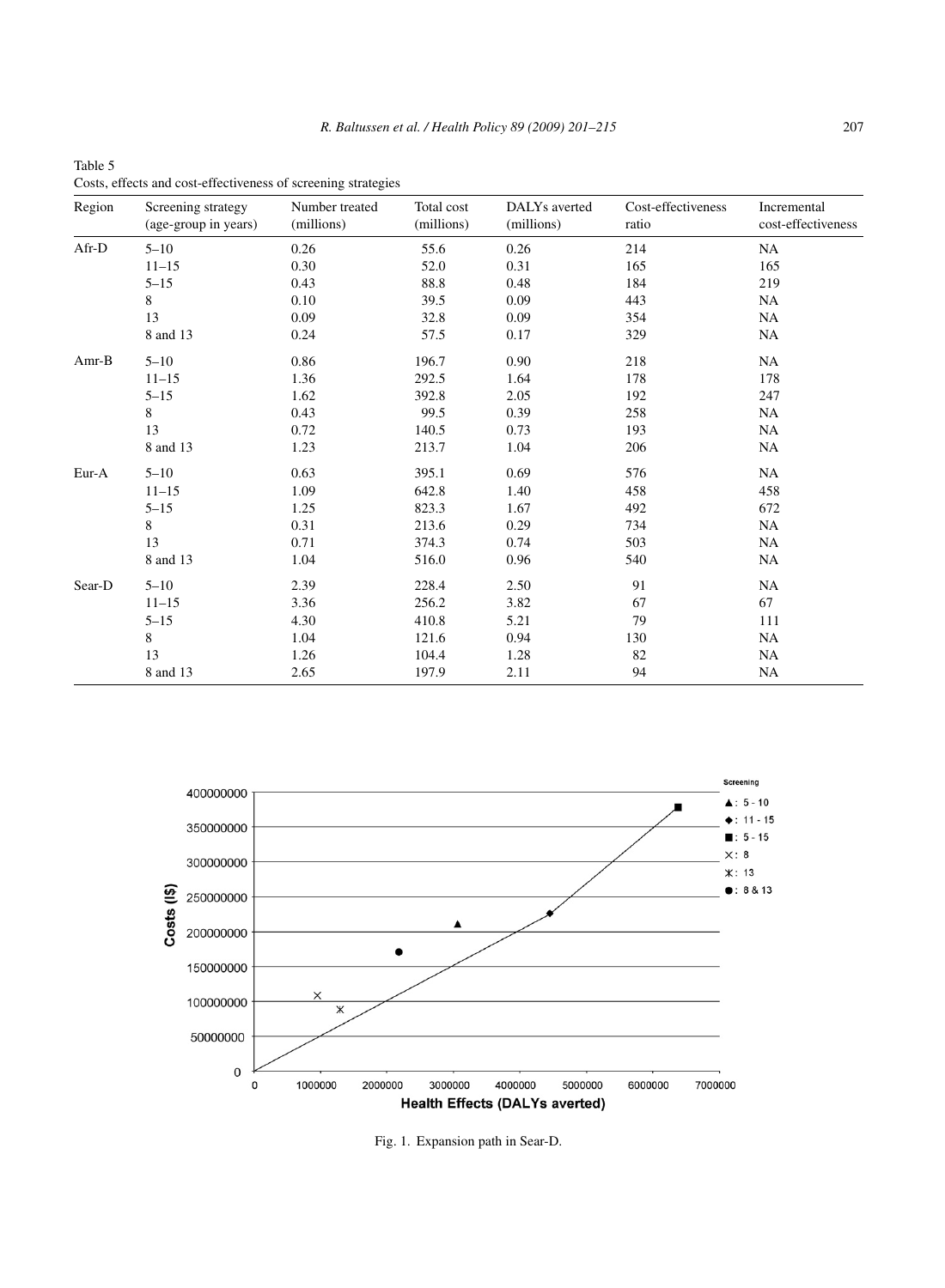<span id="page-7-0"></span>

| ۰. | ×<br>۰, |
|----|---------|

Table 6

One-way and multi-way sensitivity analysis of the cost-effectiveness of screening strategies in Afr-D

| Parameter (compared to<br>base-case) | Screening strategy<br>(age group in years) | Total cost<br>(millions) | DALYs averted<br>(thousands) | Cost-effectiveness<br>ratio | Incremental<br>cost-effectiveness |
|--------------------------------------|--------------------------------------------|--------------------------|------------------------------|-----------------------------|-----------------------------------|
| Primary enrolment 52%                | $5 - 10$                                   | 59.2                     | 239.8                        | 247                         | <b>NA</b>                         |
| (10% decrease)                       | $11 - 15$                                  | 54.0                     | 314.6                        | 172                         | $\overline{\phantom{0}}$          |
|                                      | $5 - 15$                                   | 94.1                     | 469.5                        | 200                         | 259                               |
|                                      | 8                                          | 41.7                     | 75.9                         | 550                         | NA                                |
|                                      | 13                                         | 33.3                     | 92.7                         | 359                         | NA                                |
|                                      | 8 and 13                                   | 60.1                     | 162.3                        | 370                         | NA                                |
| Primary enrolment 72%                | $5 - 10$                                   | 124.2                    | 275.9                        | 450                         | NA                                |
| $(10\% \text{ increase})$            | $11 - 15$                                  | 119.1                    | 314.6                        | 379                         | $\overline{\phantom{a}}$          |
|                                      | $5 - 15$                                   | 188.5                    | 493.9                        | 382                         | 387                               |
|                                      | 8                                          | 96.4                     | 103.2                        | 934                         | NA                                |
|                                      | 13                                         | 86.7                     | 92.7                         | 935                         | NA                                |
|                                      | 8 and 13                                   | 137.4                    | 187.6                        | 732                         | <b>NA</b>                         |
| Secondary school                     | $5 - 10$                                   | 55.7                     | 259.8                        | 214                         | NA                                |
| enrolment 20 % (10%                  | $11 - 15$                                  | 48.7                     | 238.3                        | 204                         | 199                               |
| decrease)                            | $5 - 15$                                   | 86.6                     | 428.8                        | 202                         | $\qquad \qquad -$                 |
|                                      | 8                                          | 39.6                     | 89.6                         | 442                         | NA                                |
|                                      | 13                                         | 39.6                     | 62.6                         | 503                         | NA                                |
|                                      | 8 and 13                                   | 56.3                     | 147.4                        | 382                         | NA                                |
| Secondary school                     | $5 - 10$                                   | 55.6                     | 259.1                        | 214                         | NA                                |
| enrolment 40% (10%                   | $11 - 15$                                  | 54.5                     | 371.1                        | 147                         | $\overline{\phantom{0}}$          |
| increase)                            | $5 - 15$                                   | 90.5                     | 522.7                        | 173                         | 237                               |
|                                      | 8                                          | 39.5                     | 89.1                         | 443                         | NA                                |
|                                      | 13                                         | 34.1                     | 122.0                        | 280                         | NA                                |
|                                      | 8 and 13                                   | 58.7                     | 201.4                        | 291                         | NA                                |
| Spectacles cost I\$10 (I\$5          | $5 - 10$                                   | 57.7                     | 259.1                        | 223                         | NA                                |
| increase)                            | $11 - 15$                                  | 54.3                     | 314.6                        | 173                         |                                   |
|                                      | $5 - 15$                                   | 92.5                     | 482.5                        | 192                         | 228                               |
|                                      | 8                                          | 40.2                     | 89.1                         | 451                         | NA                                |
|                                      | 13                                         | 33.5                     | 92.7                         | 362                         | NA                                |
|                                      | 8 and 13                                   | 58.8                     | 174.5                        | 337                         | NA                                |
| Spectacles cost I\$20                | $5 - 10$                                   | 62.1                     | 259.1                        | 239                         | NA                                |
|                                      | $11 - 15$                                  | 59.0                     | 314.6                        | 187                         | $\overline{\phantom{0}}$          |
| (I\$15 increase)                     | $5 - 15$                                   | 100.1                    | 482.5                        | 207                         | 245                               |
|                                      | 8                                          |                          | 89.1                         | 468                         |                                   |
|                                      | 13                                         | 41.7<br>34.9             | 92.7                         | 376                         | NA<br>NA                          |
|                                      | 8 and 13                                   | 61.6                     | 174.5                        | 353                         | NA                                |
| Useful life of spectacles            | $5 - 10$                                   | 65.9                     | 259.1                        | 254                         | NA                                |
| 2 years (2 years decrease)           | $11 - 15$                                  | 63.1                     | 314.6                        | 201                         |                                   |
|                                      | $5 - 15$                                   | 106.8                    | 482.5                        | 221                         | 260                               |
|                                      | $8\,$                                      |                          |                              |                             |                                   |
|                                      |                                            | 43.1                     | 89.1                         | 483                         | NA                                |
|                                      | 13<br>8 and 13                             | 36.1<br>64.0             | 92.7<br>174.5                | 390<br>367                  | <b>NA</b><br>NA                   |
|                                      |                                            |                          |                              |                             |                                   |
| Useful life of spectacles            | $5 - 10$                                   | 52.1                     | 259.1                        | 201                         | $\rm NA$                          |
| 6 years (2 years increase)           | $11 - 15$                                  | 48.3                     | 314.6                        | 153                         | $\overline{\phantom{a}}$          |
|                                      | $5 - 15$                                   | 82.7                     | 482.5                        | 171                         | 205                               |
|                                      | 8                                          | 38.3                     | 89.1                         | 430                         | NA                                |
|                                      | 13                                         | 31.7                     | 92.7                         | 342                         | NA                                |
|                                      | 8 and 13                                   | 55.3                     | 174.5                        | 317                         | <b>NA</b>                         |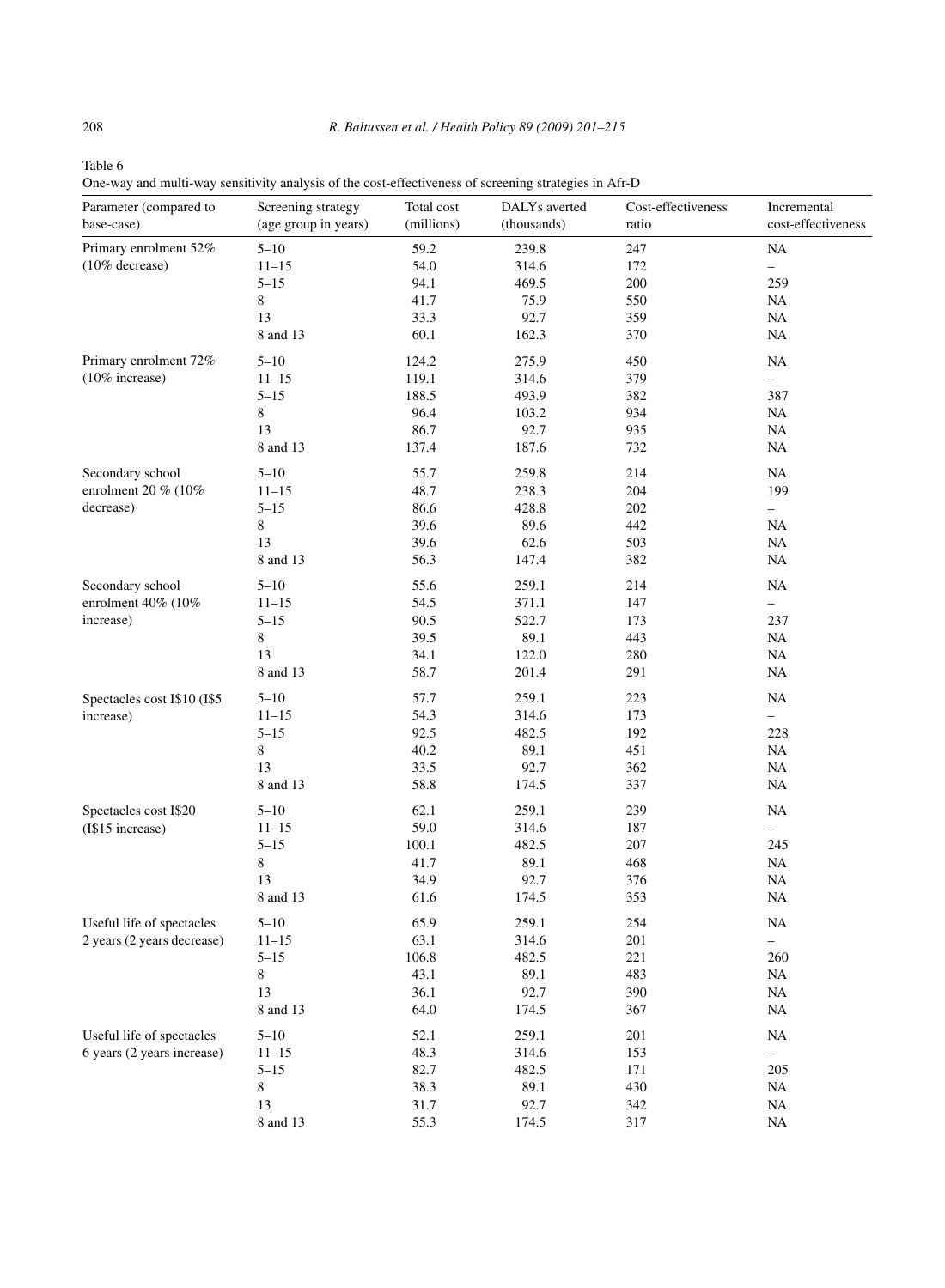#### Table 6 (*Continued*)

| Parameter (compared to<br>base-case) | Screening strategy<br>(age group in years) | Total cost<br>(millions) | DALYs averted<br>(thousands) | Cost-effectiveness<br>ratio | Incremental<br>cost-effectiveness |
|--------------------------------------|--------------------------------------------|--------------------------|------------------------------|-----------------------------|-----------------------------------|
| One teacher per 85                   | $5 - 10$                                   | 71.0                     | 259.1                        | 274                         | <b>NA</b>                         |
| children (80 children                | $11 - 15$                                  | 63.1                     | 314.6                        | 201                         | -                                 |
| decrease)                            | $5 - 15$                                   | 115.3                    | 482.5                        | 239                         | 311                               |
|                                      | 8                                          | 39.5                     | 89.1                         | 443                         | NA                                |
|                                      | 13                                         | 35.3                     | 92.7                         | 380                         | <b>NA</b>                         |
|                                      | 8 and 13                                   | 59.9                     | 174.5                        | 343                         | NA                                |
| One teacher per 245                  | $5 - 10$                                   | 50.2                     | 259.1                        | 194                         | <b>NA</b>                         |
| children (80 children                | $11 - 15$                                  | 48.1                     | 314.6                        | 153                         |                                   |
| increase)                            | $5 - 15$                                   | 79.5                     | 482.5                        | 165                         | 187                               |
|                                      | 8                                          | 39.5                     | 89.1                         | 443                         | NA                                |
|                                      | 13                                         | 32.0                     | 92.7                         | 345                         | NA                                |
|                                      | 8 and 13                                   | 56.6                     | 174.5                        | 324                         | NA                                |
| Worst case scenario <sup>a</sup>     | $5 - 10$                                   | 91.2                     | 239.8                        | 380                         | NA                                |
|                                      | $11 - 15$                                  | 78.4                     | 238.3                        | 329                         |                                   |
|                                      | $5 - 15$                                   | 146.8                    | 413.8                        | 355                         | 390                               |
|                                      | 8                                          | 45.5                     | 75.9                         | 600                         | NA                                |
|                                      | 13                                         | 38.8                     | 62.6                         | 620                         | NA                                |
|                                      | 8 and 13                                   | 69.3                     | 134.3                        | 516                         | NA                                |

<sup>a</sup> The worst case scenario is simulated with following conditions: primary enrolment of 52% and secondary enrolment of 20%; spectacles cost I\$20; useful life of spectacles 2 years; 1 teacher per 85 children.

Health effects also vary between regions and screening strategies, primarily depending on the number of children treated, and therefore follow the same pattern as described above. In all regions, screening of 5–15 years old yields most health effects, followed by screening of 11–15 years old, 5–10 years old, and screening of 1-year age-intervals.

The expansion path shows the order in which interventions should be introduced according to their cost-effectiveness. In all regions, screening of 11–15 years old is the most cost-effective intervention, with the cost per DALY averted ranging from I\$67 per DALY averted in Sear-D to I\$458 per DALY averted in Eur-A. If more resources are available, policy makers may wish to spend these on extending the screening program to also include 5–10 years old. The incremental cost per DALY averted of screening 5–15 years old ranges between I\$111 in Sear-D to I\$672 in Eur-A. The above is illustrated in the expansion path for Sear-D ([Fig. 1\).](#page-6-0) The expansion path is similar in all regions. The results for all 14 WHO epidemiological sub-regions are presented in [Annex Table A.2.](#page-10-0)

In more absolute terms, both screening of 10–15 years old and 5–15 years old are very cost-effective strategies according to CMH classification, in all regions concerned. For example, Afr-D has a GDP per capita of I\$1381 [\[28\], a](#page-14-0)nd the cost-effectiveness of both screening strategies is thus well below the one-time GDP per capita level.

[Table 6](#page-7-0) shows the one-way and multi-way sensitivity analysis for Afr-D for the variables that are either uncertain and/or have a relative large impact on study results. [Table 6](#page-7-0) shows the estimates of costs, effects and cost-effectiveness of screening strategies following alternative assumptions for (i) compliance in terms of children wearing spectacles; (ii) school enrolment rates; (iii) costs of spectacles; (iv) useful life of spectacles; (v) number of children per teacher trained; (vi) age-patterns of incidence and prevalence rates (the latter not in table). Alternative assumptions did affect absolute levels costs, effects and costeffectiveness estimates, but all strategies remained very cost-effective according to the CMH classification. The relative cost-effectiveness levels did not change, and the study findings therefore appeared robust to alternative study assumptions (with the exception of assuming a 10% reduction in secondary school enrolment rate which would render screening at secondary schools less cost-effective than screening at primary schools).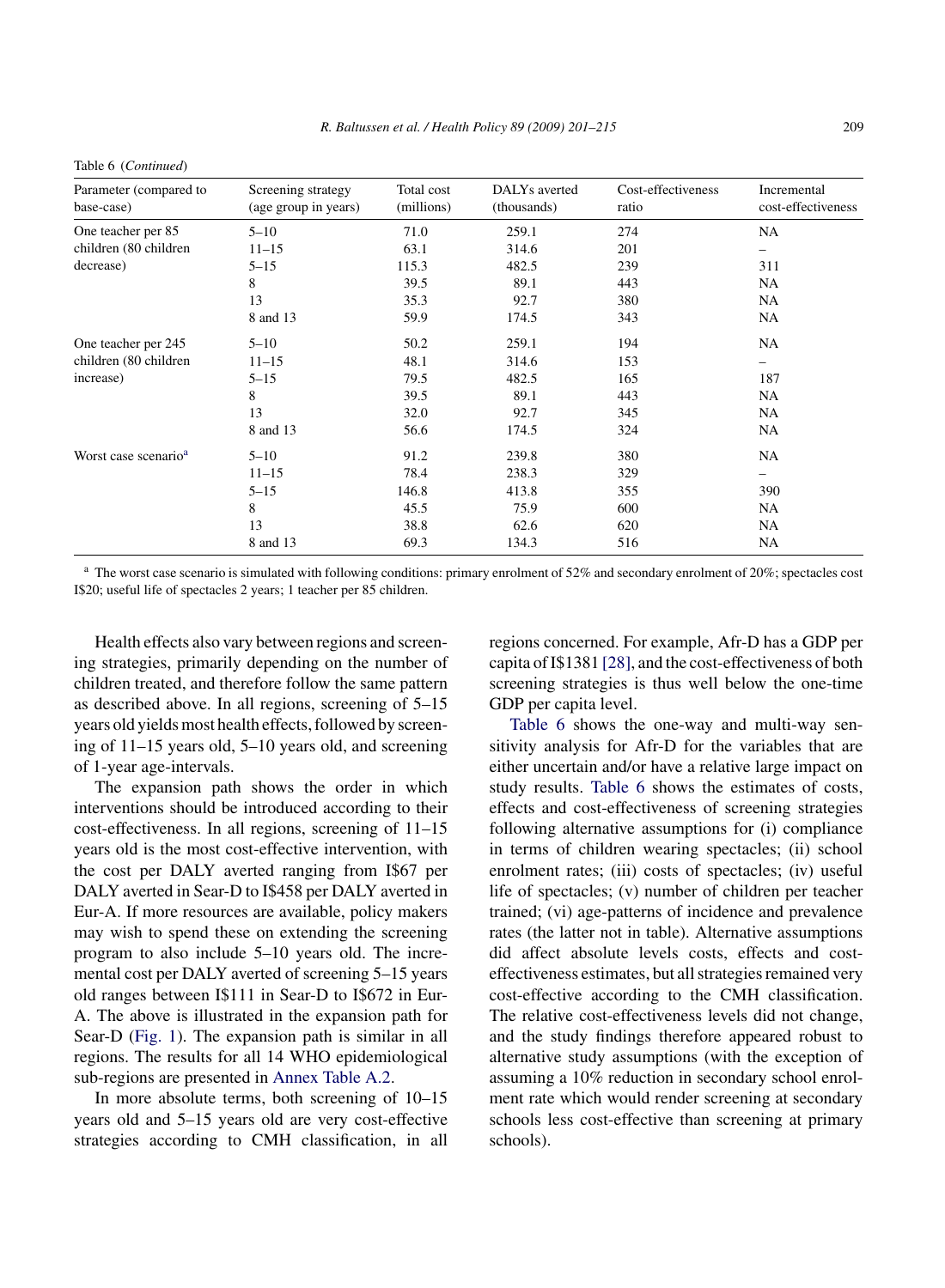## **4. Discussion**

Uncorrected refractive error causes a major disease burden among children around the world, and this study has shown that annual screening of school children is an economically attractive intervention to reduce this disease burden. All screening strategies can be labelled as very cost-effective according to the CMH classification [\[27\].](#page-14-0)

Our results indicate that screening of children of 11–15 years old is more cost-effective than screening of children of 5–10 years old. The higher health effects of screening of children of 11–15 years old, compared to children of 5–10 years old, are mainly due to their higher prevalence of disease. This is not offset by the lower school enrolment rate of secondary schools compared to primary schools. However, cost-effectiveness differences between the two screening strategies are only marginal, and the results are not robust regarding alternative assumptions on school enrolment rate. Hence, our study does not allow us to draw strong conclusions on the economic attractiveness of screening of children at primary vs. secondary school.

Our results also indicate that screening of children at broad age-intervals is always more cost-effective than screening at single-age intervals. However, differences are small. In our analysis, we estimated similar programme costs for both screening strategies, and findings are not robust towards alternative assumptions. Hence, we cannot draw strong conclusions on the economic attractiveness of screening of children at broad-age versus single-age intervals.

This study has presented results in terms of International dollars (I\$), to make results comparable within a certain region for countries with different purchasing power. International dollars can be expressed in US dollars (US\$), by multiplying them by the factor (1/(official exchange rate/purchasing power parity exchange rate)). For Ghana, this factor equals 0.21 [\[28\]](#page-14-0) for the year 2000, and the cost-effectiveness of screening of 11–15 years old can hence be considered as either I\$165 per DALY averted, or US\$35 per DALY averted [\[28\].](#page-14-0)

The study has a number of limitations. Firstly, the analysis is based on the WHO burden of disease analysis of URE [\[11\],](#page-13-0) and therefore assesses the cost and effects of screening in addition to current treatment of refractive error in the regions concerned. This also implies that the health effects of screening children who have already been corrected – in terms of reexamination and possibly a more accurate prescription of spectacles – are not included in this analysis. The effects of this are difficult to assess but may be large: more than one-third of children wearing eyeglasses have been found to be under corrected in Malaysia, India and China [\[29–31\].](#page-14-0) In addition, the rate in which myopia progresses in selected Asian populations will be such that a large number of children will be under corrected [\[32–34\].](#page-14-0) We chose to base our analysis on the epidemiology of URE as only a few studies report on corrected refractive error, i.e. people whose eyes have already been corrected [\[1–11\].](#page-13-0) Secondly, in the absence of evidence on the association between refractive error and excess mortality, we assumed no case-fatality related to refractive error. This may have underestimated the resulting health effects. Thirdly, we considered children of 5–10 years to attend primary school and children of 11–15 years to attend secondary schools, but the age of primary and secondary school enrolment may differ in some countries, and results should be interpreted in that respect.

Fourthly, the evaluation of costs of the screening program was limited to health system costs, following WHO-CHOICE standardized methods[\[19\]. O](#page-13-0)n the one hand, this means that costs falling on the education sector, such as the time investments of teachers in the screening program, were not included. It should however not be ignored that any well-functional screening program is dependent on successful intersectoral collaboration between the health and education sector [\[13,14\]. O](#page-13-0)n the other hand, this means that cost savings outside the health system, such as productivity losses and averting reductions in learning capacities have not been included in the analysis. Fifthly, our analysis did not fully comply with WHO-CHOICE standardized methods, that benefits should be followed for the lifetime of the beneficiaries. We included the benefits of wearing spectacles during the time they last, but not the mere knowledge that a child is diagnosed with URE and spectacles may be useful. The latter brings (lasting) benefits to the program that are not fully captured in our analysis, and we may have therefore underestimated its cost-effectiveness. Finally, we used a relative large number of parameter estimates from two studies from Limburg et al. in India [\[13,14\],](#page-13-0) and it is not sure whether these can readily be extrapolated to other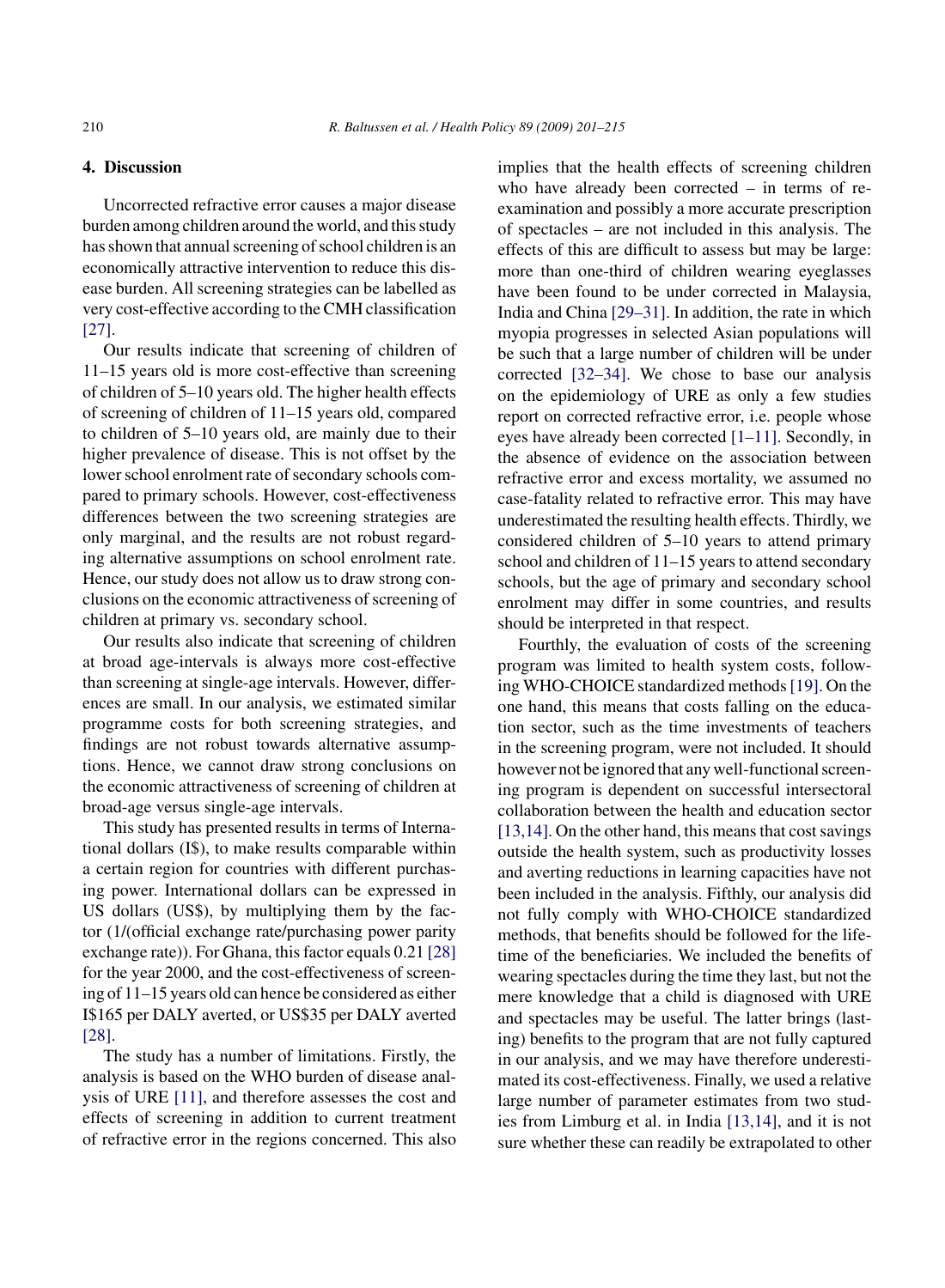<span id="page-10-0"></span>settings. Sensitivity analyses was performed to reduce this uncertainty.

This paper only presents results for the evaluation of annual screening of school children, and not of, e.g. biannual screening. Although biannual screening will identify the same number of incident cases in comparison to annual screening over a period of 2 years, many of these cases will be identified in a somewhat later stage. Since program costs – in terms of training teachers – remain similar, our analysis indicates that biannual screening will never be as cost-effective as annual screening, and is therefore not an option to consider for policy makers. One should be aware though, that these findings are to a certain extent dependent on the analytical framework. As noted above, the WHO-CHOICE standardized methods excludes costs falling on the education sector. If these costs would be included, it would improve the cost-effectiveness of programs that would screen children, e.g. biannually in comparison to those that screen children annually.

This study has made available crude estimates of costs and effects of screening of school children for

Table A.1 Regions used in this study refractive error at the world sub-regional level: more detailed estimates can only be made when analyses are contextualised at the country level, taking into account the local socio-economic, epidemiologic and behavioural situation [\[20\].](#page-13-0) However, considering the conservative study assumptions and the robustness of study conclusions towards changes in these assumptions, we believe that screening of school children for refractive error remains economically attractive in all regions in the world.

## **Acknowledgement**

Funding for this study has been received from the World Health Organisation.

## **Appendix A. Appendix A**

See Tables A.1 and A.2 .

| $\tilde{\phantom{a}}$        |                                   |                                                                                                                                                                                                                                                                                                                                           |
|------------------------------|-----------------------------------|-------------------------------------------------------------------------------------------------------------------------------------------------------------------------------------------------------------------------------------------------------------------------------------------------------------------------------------------|
| Region                       | Mortality<br>stratum <sup>a</sup> | Countries included                                                                                                                                                                                                                                                                                                                        |
| Africa                       | D                                 | Algeria, Angola, Benin, Burkina Faso, Cameroon, Cape Verde, Chad, Comoros, Equatorial<br>Guinea, Gabon, Gambia, Ghana, Guinea, Guinea–Bissau, Liberia, Madagascar, Mali,<br>Mauritania, Mauritius, Niger, Nigeria, Sao Tome And Principe, Senegal, Seychelles, Sierra<br>Leone, Togo                                                      |
| Africa                       | E                                 | Botswana, Burundi, Central African Republic, Congo, Côte d'Ivoire, Democratic Republic<br>Of The Congo, Eritrea, Ethiopia, Kenya, Lesotho, Malawi, Mozambique, Namibia, Rwanda,<br>South Africa, Swaziland, Uganda, United Republic of Tanzania, Zambia, Zimbabwe                                                                         |
| Region of the Americas       | A                                 | Canada, United States Of America, Cuba                                                                                                                                                                                                                                                                                                    |
| Region of the Americas       | B                                 | Antigua and Barbuda, Argentina, Bahamas, Barbados, Belize, Brazil, Chile, Colombia,<br>Costa Rica, Dominica, Dominican Republic, El Salvador, Grenada, Guyana, Honduras,<br>Jamaica, Mexico, Panama, Paraguay, Saint Kitts and Nevis, Saint Lucia, Saint Vincent and<br>the Grenadines, Suriname, Trinidad and Tobago, Uruguay, Venezuela |
| Region of the Americas       | D                                 | Bolivia, Ecuador, Guatemala, Haiti, Nicaragua, Peru                                                                                                                                                                                                                                                                                       |
| Eastern Mediterranean Region | B                                 | Bahrain, Cyprus, the Islamic Republic of Iran, Jordan, Kuwait, Lebanon, Libyan Arab<br>Jamahiriya, Oman, Qatar, Saudi Arabia, Syrian Arab Republic, Tunisia, United Arab<br>Emirates                                                                                                                                                      |
| Eastern Mediterranean Region | D                                 | Afghanistan, Djibouti, Egypt, Iraq, Morocco, Pakistan, Somalia, Sudan, Yemen                                                                                                                                                                                                                                                              |
| European Region              | A                                 | Andorra, Austria, Belgium, Croatia, Czech Republic, Denmark, Finland, France, Germany,<br>Greece, Iceland, Ireland, Israel, Italy, Luxembourg, Malta, Monaco, Netherlands, Norway,<br>Portugal, San Marino, Slovenia, Spain, Sweden, Switzerland, United Kingdom                                                                          |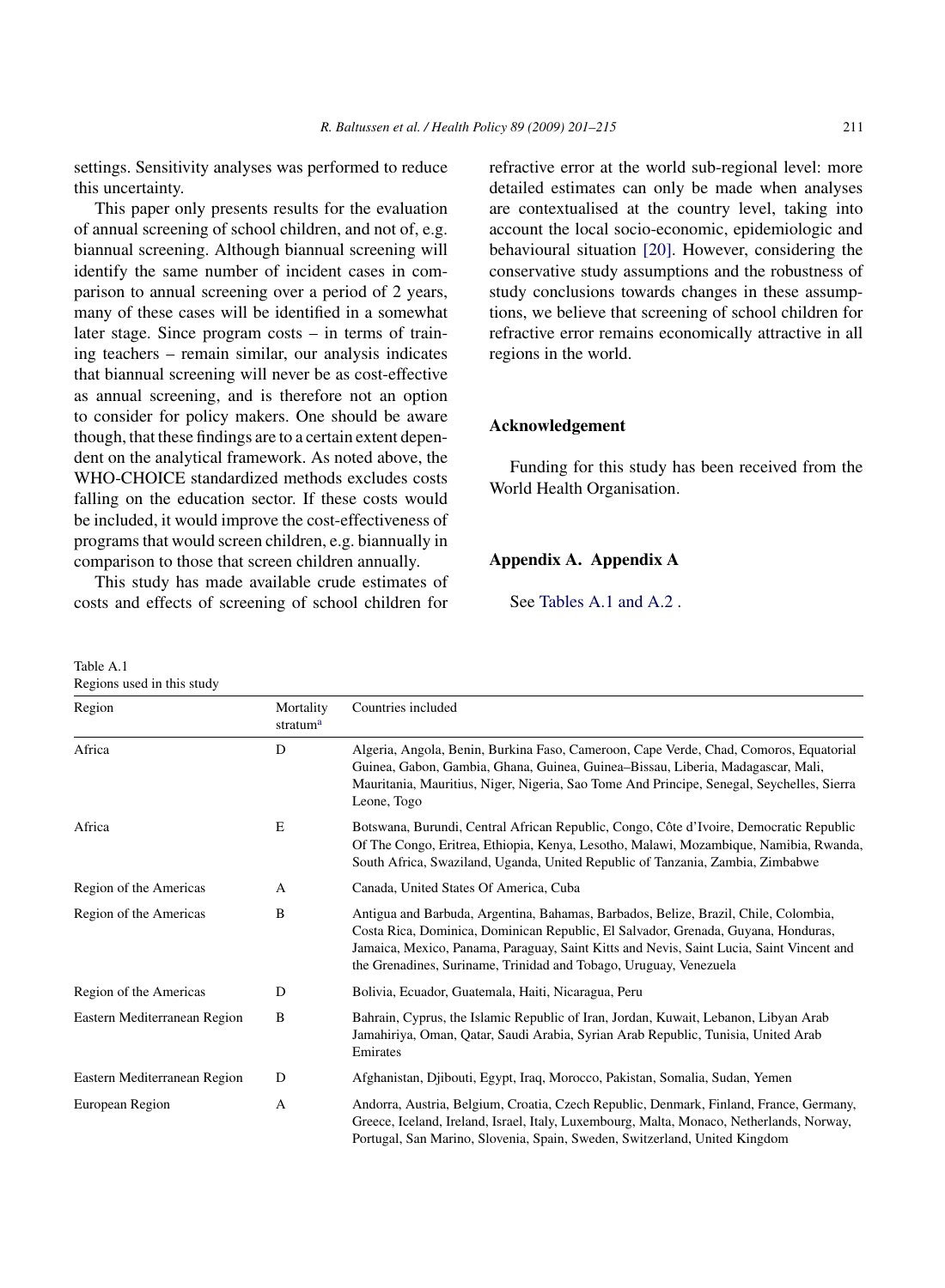| Region                 | Mortality<br>stratum <sup>a</sup> | Countries included                                                                                                                                                                                                                                                                            |
|------------------------|-----------------------------------|-----------------------------------------------------------------------------------------------------------------------------------------------------------------------------------------------------------------------------------------------------------------------------------------------|
| European Region        | B                                 | Albania, Armenia, Azerbaijan, Bosnia and Herzegovina, Bulgaria, Georgia, Kyrgyzstan,<br>Poland, Romania, Slovakia, Tajikistan, the Former Yugoslav Republic of Macedonia,<br>Turkey, Turkmenistan, Uzbekistan, Yugoslavia                                                                     |
| European Region        | C                                 | Belarus, Estonia, Hungary, Kazakhstan, Latvia, Lithuania, Republic of Moldova, Russian<br>Federation, Ukraine                                                                                                                                                                                 |
| South-East Asia Region | B                                 | Indonesia, Sri Lanka, Thailand                                                                                                                                                                                                                                                                |
| South-East Asia Region | D                                 | Bangladesh, Bhutan, Democratic People's Republic Of Korea, India, Maldives, Myanmar,<br>Nepal                                                                                                                                                                                                 |
| Western Pacific Region | А                                 | Australia, Japan, Brunei Darussalam, New Zealand, Singapore                                                                                                                                                                                                                                   |
| Western Pacific Region | B                                 | Cambodia, China, Lao People's Democratic Republic, Malaysia, Mongolia, Philippines,<br>Republic of Korea, Viet Nam Cook Islands, Fiji, Kiribati, Marshall Islands, Federated<br>States of Micronesia, Nauru, Niue, Palau, Papua New Guinea, Samoa, Solomon Islands,<br>Tonga, Tuvalu, Vanuatu |

<span id="page-11-0"></span>Table A.1 (*Continued*)

 $^a$  A = regions with very low adult mortality and child mortality; B = Low adult mortality and low child mortality; C = High adult mortality and low child mortality; D = High adult mortality and high child mortality; E = Very high adult mortality and high child mortality.

Table A.2 Cost-effectiveness of screening strategies, all regions

| Region  | Intervention (yearly<br>screened age group) | Number treated<br>(millions) | Total cost<br>(millions) | DALYs averted<br>(millions) | Cost-effectiveness<br>ratio | Incremental<br>cost-effectiveness |
|---------|---------------------------------------------|------------------------------|--------------------------|-----------------------------|-----------------------------|-----------------------------------|
| Afr-D   | $5 - 10$                                    | 0.26                         | 55.6                     | 0.26                        | 214                         | <b>NA</b>                         |
|         | $11 - 15$                                   | 0.30                         | 52.0                     | 0.31                        | 165                         | -                                 |
|         | $5 - 15$                                    | 0.43                         | 88.8                     | 0.48                        | 184                         | 219                               |
|         | 8                                           | 0.10                         | 39.5                     | 0.09                        | 443                         | <b>NA</b>                         |
|         | 13                                          | 0.09                         | 32.8                     | 0.09                        | 354                         | <b>NA</b>                         |
|         | 8 and 13                                    | 0.24                         | 57.5                     | 0.17                        | 329                         | <b>NA</b>                         |
| Afr-E   | $5 - 10$                                    | 0.31                         | 59.1                     | 0.31                        | 194                         | NA                                |
|         | $11 - 15$                                   | 0.33                         | 53.9                     | 0.34                        | 156                         | $\overline{\phantom{0}}$          |
|         | $5 - 15$                                    | 0.49                         | 95.1                     | 0.55                        | 173                         | 201                               |
|         | 8                                           | 0.12                         | 39.1                     | 0.11                        | 369                         | <b>NA</b>                         |
|         | 13                                          | 0.10                         | 30.5                     | 0.10                        | 311                         | NA                                |
|         | 8 and 13                                    | 0.27                         | 56.5                     | 0.20                        | 288                         | NA                                |
| Amr-A   | $5 - 10$                                    | 0.63                         | 434.5                    | 0.69                        | 634                         | NA                                |
|         | $11 - 15$                                   | 1.07                         | 727.4                    | 1.34                        | 542                         | $\overline{\phantom{0}}$          |
|         | $5 - 15$                                    | 1.23                         | 924.5                    | 1.62                        | 571                         | 711                               |
|         | 8                                           | 0.31                         | 199.0                    | 0.29                        | 695                         | NA                                |
|         | 13                                          | 0.68                         | 383.5                    | 0.69                        | 558                         | NA                                |
|         | 8 and 13                                    | 1.01                         | 528.4                    | 0.90                        | 587                         | NA                                |
| $Amr-B$ | $5 - 10$                                    | 0.86                         | 196.7                    | 0.90                        | 218                         | <b>NA</b>                         |
|         | $11 - 15$                                   | 1.36                         | 292.5                    | 1.64                        | 178                         | $\overline{\phantom{0}}$          |
|         | $5 - 15$                                    | 1.62                         | 392.8                    | 2.05                        | 192                         | 247                               |
|         | 8                                           | 0.43                         | 99.5                     | 0.39                        | 258                         | <b>NA</b>                         |
|         | 13                                          | 0.72                         | 140.5                    | 0.73                        | 193                         | NA                                |
|         | 8 and 13                                    | 1.23                         | 213.7                    | 1.04                        | 206                         | <b>NA</b>                         |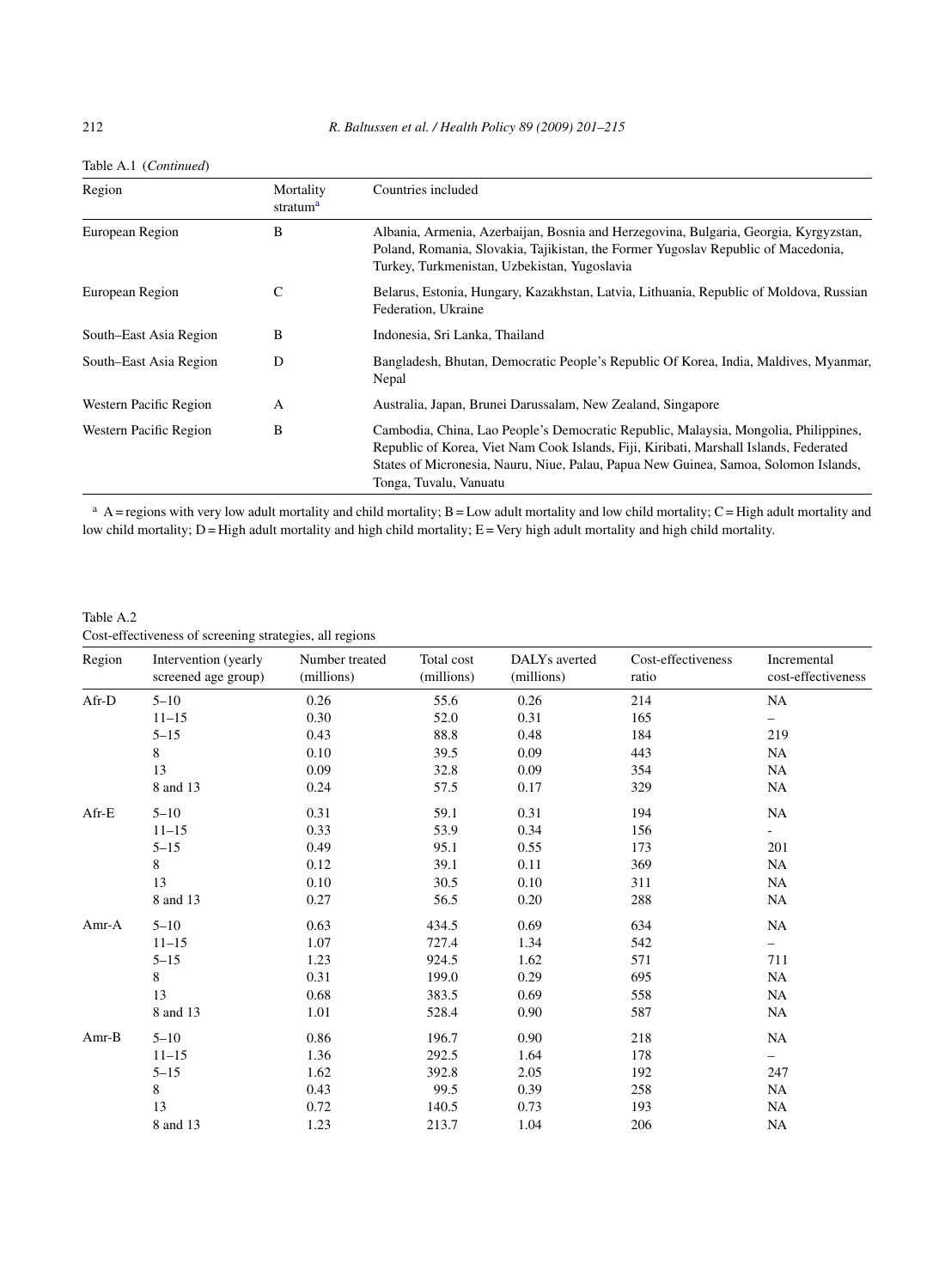Table A.2 (*Continued*)

| Region  | Intervention (yearly<br>screened age group) | Number treated<br>(millions) | Total cost<br>(millions) | DALYs averted<br>(millions) | Cost-effectiveness<br>ratio | Incremental<br>cost-effectiveness |
|---------|---------------------------------------------|------------------------------|--------------------------|-----------------------------|-----------------------------|-----------------------------------|
| Amr-D   | $5 - 10$                                    | 0.17                         | 31.9                     | 0.17                        | 184                         | $\rm NA$                          |
|         | $11 - 15$                                   | 0.25                         | 29.1                     | 0.29                        | 135                         | $\overline{\phantom{0}}$          |
|         | $5 - 15$                                    | 0.31                         | 56.8                     | 0.37                        | 152                         | 207                               |
|         | 8                                           | $0.08\,$                     | 19.4                     | $0.07\,$                    | 273                         | $\rm NA$                          |
|         | 13                                          | 0.11                         | 20.5                     | 0.11                        | 180                         | NA                                |
|         | 8 and 13                                    | 0.21                         | 32.3                     | 0.17                        | 190                         | NA                                |
| $Emr-B$ | $5 - 10$                                    | 0.22                         | 66.0                     | 0.25                        | 267                         | NA                                |
|         | $11 - 15$                                   | 0.39                         | 87.0                     | 0.49                        | 177                         | $\overline{\phantom{0}}$          |
|         | $5 - 15$                                    | 0.45                         | 122.6                    | 0.60                        | 205                         | 334                               |
|         | 8                                           | 0.10                         | 44.5                     | $0.10\,$                    | 460                         | NA                                |
|         | 13                                          | 0.21                         | 53.0                     | 0.22                        | 241                         | NA                                |
|         | 8 and 13                                    | 0.33                         | 80.1                     | 0.29                        | 272                         | NA                                |
| Emr-D   | $5 - 10$                                    | 0.61                         | 81.7                     | 0.61                        | 134                         | NA                                |
|         | $11 - 15$                                   | 0.84                         | 97.0                     | 0.94                        | 103                         | $-$                               |
|         | $5 - 15$                                    | 1.10                         | 145.9                    | 1.29                        | 113                         | 141                               |
|         | 8                                           | 0.24                         | 48.5                     | 0.21                        | 231                         | NA                                |
|         | 13                                          | 0.31                         | 49.8                     | 0.31                        | 161                         | NA                                |
|         | 8 and 13                                    | 0.63                         | 81.9                     | 0.49                        | 166                         | NA                                |
| $Eur-A$ | $5 - 10$                                    | 0.63                         | 395.1                    | 0.69                        | 576                         | NA                                |
|         | $11 - 15$                                   | 1.09                         | 642.8                    | 1.40                        | 458                         | $-$                               |
|         | $5 - 15$                                    | 1.25                         | 823.3                    | 1.67                        | 492                         | 672                               |
|         | 8                                           | 0.31                         | 213.6                    | 0.29                        | 734                         | NA                                |
|         | 13                                          | 0.71                         | 374.3                    | 0.74                        | 503                         | $\rm NA$                          |
|         | 8 and 13                                    | 1.04                         | 516.0                    | 0.96                        | 540                         | $\rm NA$                          |
| Eur-B   | $5 - 10$                                    | 0.51                         | 108.6                    | 0.55                        | 196                         | $\rm NA$                          |
|         | $11 - 15$                                   | 0.89                         | 167.3                    | 1.13                        | 148                         | $\overline{\phantom{0}}$          |
|         | $5 - 15$                                    | 1.03                         | 222.3                    | 1.36                        | 163                         | 237                               |
|         | 8                                           | 0.24                         | 60.1                     | 0.22                        | 268                         | NA                                |
|         | 13                                          | 0.51                         | 88.8                     | 0.53                        | 167                         | NA                                |
|         | 8 and 13                                    | 0.78                         | 129.4                    | 0.70                        | 184                         | NA                                |
| $Eur-C$ | $5 - 10$                                    | 0.35                         | 96.0                     | 0.40                        | 238                         | $\rm NA$                          |
|         | $11 - 15$                                   | 0.73                         | 173.7                    | 1.01                        | 172                         | $\mathbb{Z}^{\mathbb{Z}}$         |
|         | $5 - 15$                                    | 0.82                         | 216.3                    | 1.16                        | 186                         | 277                               |
|         | $\,8\,$                                     | 0.16                         | 53.5                     | 0.15                        | 357                         | $\rm NA$                          |
|         | 13                                          | 0.44                         | 96.0                     | 0.49                        | 195                         | NA                                |
|         | 8 and 13                                    | 0.61                         | 127.2                    | 0.60                        | 211                         | NA                                |
| Sear-B  | $5 - 10$                                    | 0.60                         | 88.3                     | 0.64                        | 137                         | $\rm NA$                          |
|         | $11 - 15$                                   | 0.93                         | 121.2                    | 1.13                        | 107                         | $\overline{\phantom{0}}$          |
|         | $5 - 15$                                    | 1.13                         | 173.9                    | 1.44                        | 121                         | 168                               |
|         | $\,8\,$                                     | 0.30                         | 43.6                     | 0.27                        | 162                         | $\rm NA$                          |
|         | 13                                          | 0.42                         | 49.3                     | 0.44                        | 112                         | $\rm NA$                          |
|         | 8 and 13                                    | 0.79                         | 84.4                     | 0.66                        | 127                         | $\rm NA$                          |
| Sear-D  | $5 - 10$                                    | 2.39                         | 228.4                    | $2.50\,$                    | 91                          | NA                                |
|         | $11 - 15$                                   | 3.36                         | 256.2                    | 3.82                        | 67                          | $\equiv$                          |
|         | $5 - 15$                                    | 4.30                         | 410.8                    | 5.21                        | 79                          | 111                               |
|         | 8                                           | 1.04                         | 121.6                    | 0.94                        | 130                         | NA                                |
|         | 13                                          | 1.26                         | 104.4                    | 1.28                        | 82                          | $\rm NA$                          |
|         |                                             |                              |                          |                             |                             |                                   |
|         | 8 and 13                                    | 2.65                         | 197.9                    | 2.11                        | 94                          | $\rm NA$                          |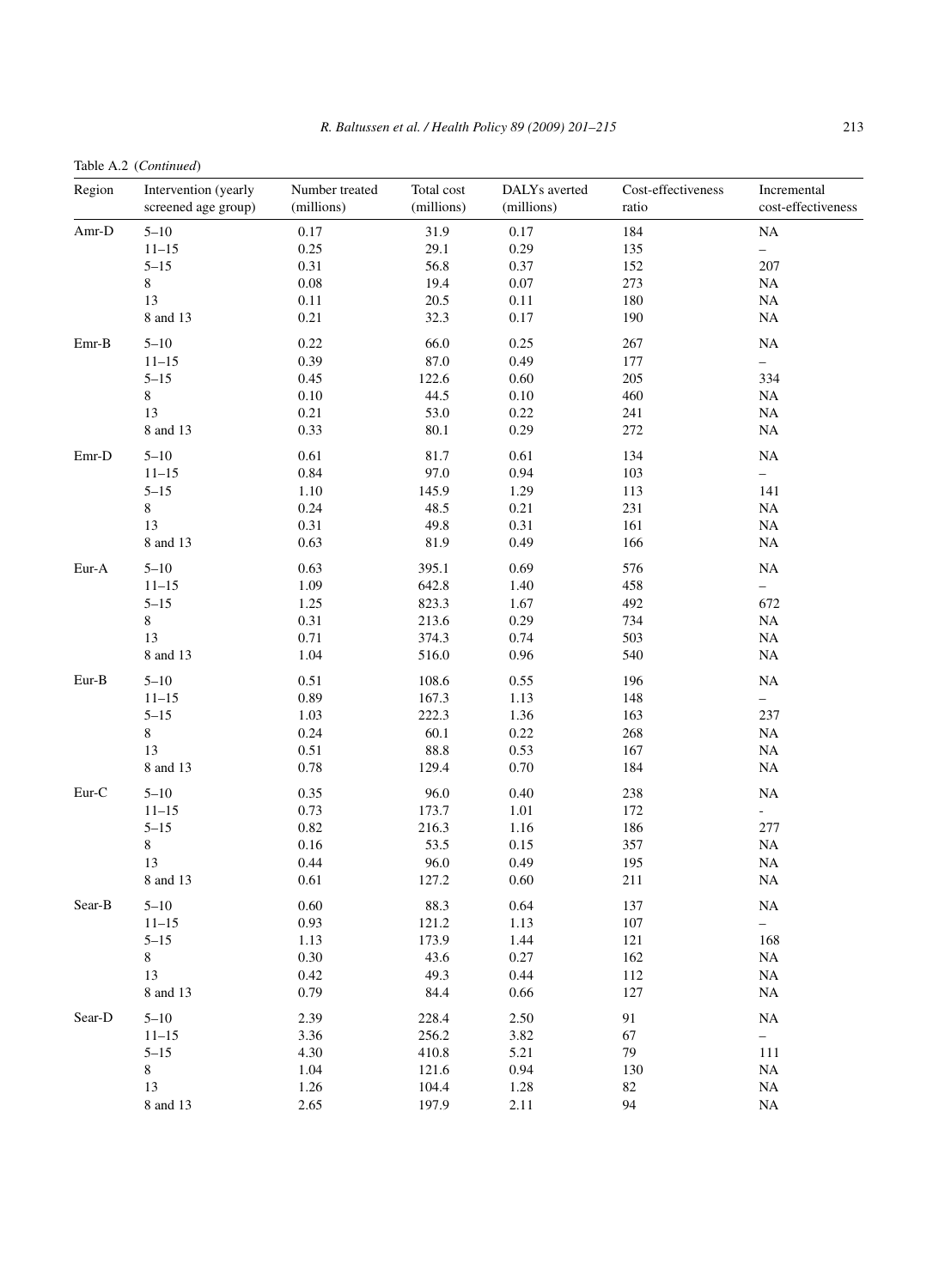<span id="page-13-0"></span>

|  | Table A.2 (Continued) |
|--|-----------------------|
|--|-----------------------|

| Region | Intervention (yearly<br>screened age group) | Number treated<br>(millions) | Total cost<br>(millions) | DALYs averted<br>(millions) | Cost-effectiveness<br>ratio | Incremental<br>cost-effectiveness |
|--------|---------------------------------------------|------------------------------|--------------------------|-----------------------------|-----------------------------|-----------------------------------|
| Wpr-A  | $5 - 10$                                    | 0.05                         | 53.4                     | 0.05                        | 1003                        | NA                                |
|        | $11 - 15$                                   | 0.08                         | 71.3                     | 0.10                        | 697                         | $\overline{\phantom{0}}$          |
|        | $5 - 15$                                    | 0.09                         | 97.8                     | 0.12                        | 790                         | 1232                              |
|        | 8                                           | 0.03                         | 36.3                     | 0.02                        | 1502                        | <b>NA</b>                         |
|        | 13                                          | 0.05                         | 47.1                     | 0.06                        | 847                         | NA                                |
|        | 8 and 13                                    | 0.08                         | 68.4                     | 0.07                        | 937                         | NA                                |
| Wpr-B  | $5 - 10$                                    | 7.74                         | 1043.7                   | 8.44                        | 124                         | NA                                |
|        | $11 - 15$                                   | 12.72                        | 1644.9                   | 16.15                       | 102                         | $\overline{\phantom{0}}$          |
|        | $5 - 15$                                    | 15.02                        | 2183.9                   | 19.94                       | 110                         | 142                               |
|        | 8                                           | 3.88                         | 501.7                    | 3.55                        | 141                         | NA                                |
|        | 13                                          | 6.53                         | 745.7                    | 7.01                        | 106                         | NA                                |
|        | 8 and 13                                    | 11.19                        | 1134.8                   | 9.89                        | 115                         | NA                                |

### **References**

- [1] Goh P-P, Abqariyah Y, Pokharel GP, Ellwein LB. Refractive error and visual impairment in school-age children in Gombak District, Malaysia. Ophthalmology 2005;112:678–85.
- [2] Dandona R, Dandona L, Srinivas M, Sahare P, Narsaiah S, Munoz SR, et al. Refractive error in children in a rural population in India. Investigative Ophthalmology and Visual Science 2002;43:615–22.
- [3] He M, Huang W, Zheng Y, Huang L, Ellwein LB. Refractive error and visual impairment in school children in rural Southern China. Ophthalmology 2007;114:374–82.
- [4] He M, Zeng J, Liu Y, Xu J, Pokharel GP, Ellwein LB. Refractive error and visual impairment in urban children in Southern China. Investigative Ophthalmology and Visual Science 2004;45:793–9.
- [5] Maul E, Barroso S, Munoz SR, Sperduto RD, Ellwein LB. Refractive error study in children: results from La Florida, Chile. American Journal of Ophthalmology 2000;129:445–54.
- [6] Murthy GVS, Gupta SK, Ellwein LB, Munoz SR, Pokharel GP, Sanga L, et al. Refractive error in children in an urban population in New Delhi. Investigative Ophthalmology and Visual Science 2002;43:623–31.
- [7] Naidoo KS, Raghunandan A, Mashige KP, Govender P, Holden BA, Pokharel GP, et al. Refractive error and visual impairment in African children in South Africa. Investigative Ophthalmology and Visual Science 2003;44:3764–70.
- [8] Negrel AD, Maul E, Pokharel GP, Zhao J, Ellwein LB. Refractive error study in children: sampling and measurement methods for a multi-country survey. American Journal of Ophthalmology 2000;129:421–6.
- [9] Pokharel GP, Negrel AD, Munoz SR, Ellwein LB. Refractive error study in children: results from Mechi Zone, Nepal. American Journal of Ophthalmology 2000;129:436–44.
- [10] Zhao J, Pan X, Sui R, Munoz SR, Sperduto RD, Ellwein LB. Refractive error study in children: results from Shunyi District, China. American Journal of Ophthalmology 2000;129:427–35.
- [11] Resnikoff S, Pascolini D, Mariotti SP, Pokharel GP. Global magnitude of visual impairment caused by uncorrected refractive

errors in 2004. Bulletin of the World Health Organisation 2008 Jan;86(1):63–70.

- [12] Elimination of avoidable visual disability due to refractive errors. WHO/PBL/00.79. Geneva, 2000. World Health Organization[—http://whqlibdoc.who.int/hq/2000/WHO](http://whqlibdoc.who.int/hq/2000/WHO_PBL_00.79.pdf) PBL [00.79.pdf](http://whqlibdoc.who.int/hq/2000/WHO_PBL_00.79.pdf).
- [13] Limburg H, Vaidyanathan K, Dalal HP. Cost-effective screening of schoolchildren for refractive errors. World Health Forum 1995;16(2):173–8.
- [14] Limburg H, Kansara HT, d'Souza S. Results of school eye screening of 5, 4 million children in India—a five-year follow-up study. Acta Ophthalmologica Scandinavica 1999 Jun;77(3):310–4.
- [15] Baltussen RM, Sylla M, Frick KD, Mariotti SP. Costeffectiveness of trachoma control in seven world regions. Ophthalmic Epidemiology 2005 April 12(2):91–101.
- [16] Baltussen R, Sylla M, Mariotti SP. Cost-effectiveness analysis of cataract surgery: a global and regional analysis. Bulletin of the World Health Organisation 2004 May;82(5): 338–45.
- [17] Hogan DR, Baltussen R, Hayashi C, Lauer JA, Salomon JA. Cost effectiveness analysis of strategies to combat HIV/AIDS in developing countries. BMJ 2005 Dec 17;331(7530):1431–7.
- [18] Evans DB, Lim SS, Adam T, Edejer TT. WHO Choosing Interventions that are Cost Effective (CHOICE) Millennium Development Goals Team. Evaluation of current strategies and future priorities for improving health in developing countries. BMJ 2005 Dec 17;331(7530):1457–61.
- [19] Tan Torres T, Baltussen RM, Adam T, Hutubessy RC, Acharya A, Evans DB. WHO guide to cost-effectiveness analysis. Switzerland: World Health Organization Geneva; 2003.
- [20] Hutubessy R, Chisholm D, Edejer TT. Generalized costeffectiveness analysis for national-level priority-setting in the health sector. Cost Effectiveness of Resource Allocation 2003 Dec 19;1(1):8.
- [21] Barendregt JJ, Van Oortmarssen GJ, Vos T, Murray CJ. A generic model for the assessment of disease epidemiology: the computational basis of DISMOD II. Population Health Metrics 2003 Apr 14;1(1):4.